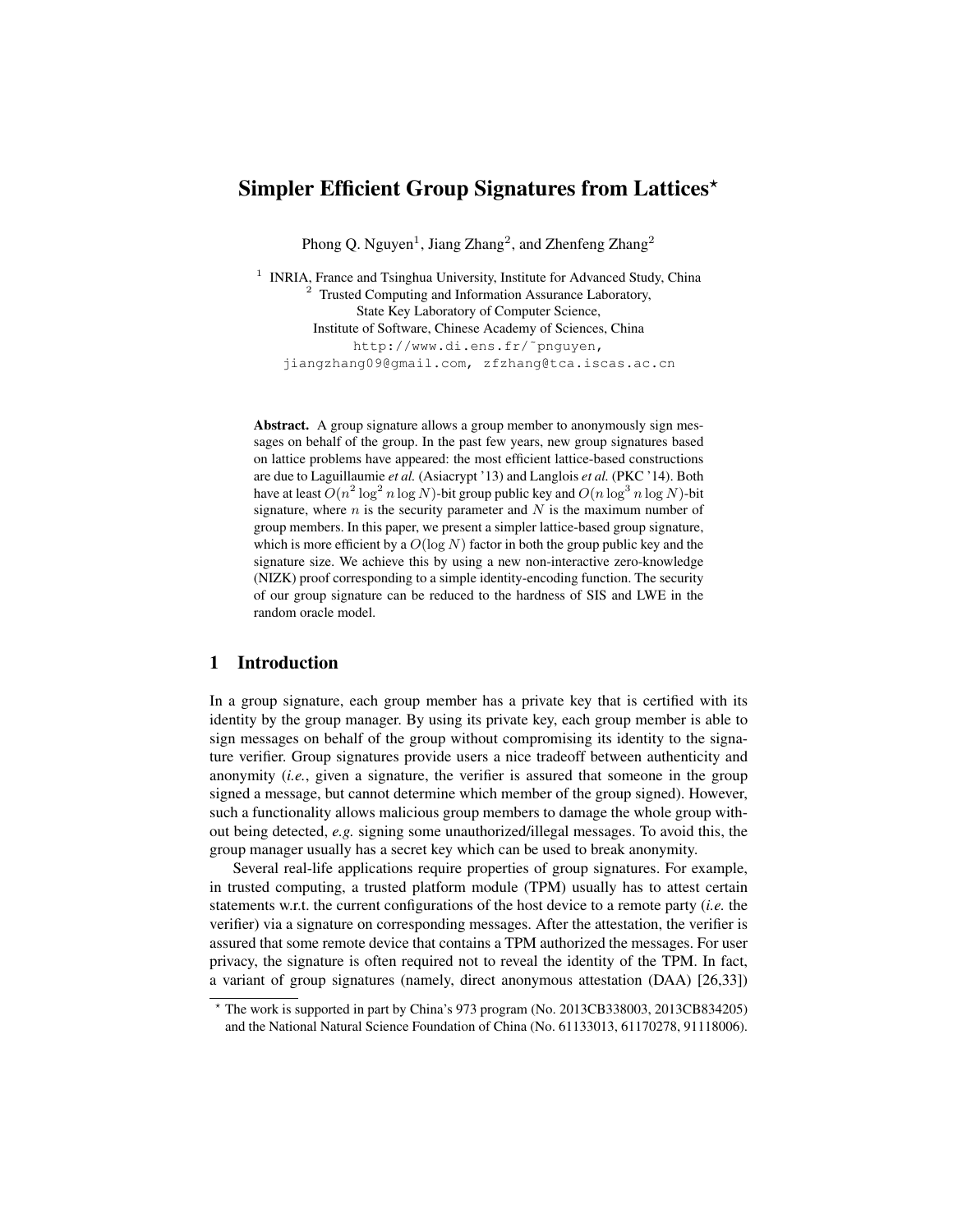has been implemented in TPM 1.2 [\[40\]](#page-22-2) and TPM 2.0 [\[41\]](#page-22-3) by the Trusted Computing Group. Another promising application is vehicle safety communications [\[42\]](#page-22-4), where group signatures can protect the privacy of users so that a broadcast message does not reveal the current location/speed of the vehicle. Besides, other applications of group signatures are found in anonymous communications, e-commerce systems *etc.*

Since their introduction by Chaum and van Heyst [\[32\]](#page-22-5), group signatures have attracted much attention from the research community. Bellare, Micciancio and Warinschi (BMW) [\[11\]](#page-21-0) formalized the security of group signatures for static groups (where the group members are fixed in the system setup phase) in two main notions, *i.e.*, *full anonymity* and *full traceability*. Informally, *full anonymity* requires that an adversary without the group manager secret key should not be able to determine the signer's identity from a signature, even if it can access an open oracle that returns the identity of any other (valid) signature. And *full traceability* implies that no collusion of group members can create a valid signature which cannot be traced back to one of them (by the group manager using the group manager secret key). Bellare *et al.* [\[11\]](#page-21-0) also gave a theoretical construction based on the existence of trapdoor permutations. In a weak variant of the BMW model where the adversary against anonymity is not given access to the open oracle (*i.e.*, CPA-anonymity), Boneh *et al.* [\[16\]](#page-21-1) constructed a short group signature scheme based on the Strong Diffie-Hellman (SDH) [\[15\]](#page-21-2) and Decision Linear (DLIN) [\[16\]](#page-21-1) assumptions in the random oracle model [\[13\]](#page-21-3). Besides, many papers focused on designing various group signatures based on different assumptions [\[9,](#page-21-4)[28,](#page-22-6)[20,](#page-21-5)[21,](#page-21-6)[38](#page-22-7)[,39](#page-22-8)[,1](#page-20-0)[,46](#page-23-0)[,45\]](#page-23-1).

In recent years, lattice cryptography has attracted significant interest, due to several potential benefits: asymptotic efficiency, worst-case hardness assumptions, and security against quantum computers. A natural goal is to find lattice-based counterparts of all classical cryptographic schemes. In 2010, Gordon *et al.* [\[37\]](#page-22-9) made the first step in constructing secure group signatures from lattices. They elegantly combined several powerful lattice-based tools [\[54](#page-23-2)[,57](#page-23-3)[,36\]](#page-22-10) to build a group signature scheme where the sizes of both the group public key and signature was linear in the maximum number N of group members. Later, Camenisch el al. [\[29\]](#page-22-11) proposed a variant of [\[37\]](#page-22-9) with improvements both in efficiency (*i.e.*, shorter group public key) and security (*i.e.*, stronger adversary against anonymity), but the signature size of their scheme was still linear in N. Recently, two papers [\[43,](#page-22-12)[44\]](#page-23-4) have significantly decreased the signature size. By first representing the identity of group members as a bit-string [\[19\]](#page-21-7), and then applying the "encrypt-and-prove" paradigm of [\[11,](#page-21-0)[37\]](#page-22-9), Laguillaumie *et al.* [\[43\]](#page-22-12) constructed an efficient lattice-based group signature where both the sizes of the group public key and the signature are proportional to log N (*i.e.*, with bit-length slightly greater than  $O(n^2 \log^2 n \log N)$  and  $O(n \log^3 n \log N)$ , respectively). Using similar identity representations together with the non-interactive zero-knowledge (NIZK) proof in [\[47\]](#page-23-5), Langlois *et al.* [\[44\]](#page-23-4) proposed a nice scheme without encryption, which achieves almost the same asymptotical efficiency as that of [\[43\]](#page-22-12), and provides an additional property called verifier-local revocation [\[18\]](#page-21-8). Another interesting group signature is due to Benhamouda *et al.* [\[14\]](#page-21-9), for which privacy holds under a lattice-based assumption but the security is discrete-logarithm-based, *i.e.* it is not a pure lattice-based group signature.

A current and independent work of Ling, Nguyen and Wang [\[48\]](#page-23-6) also try to design an efficient lattice-based group signature scheme. Specifically, by first constructing a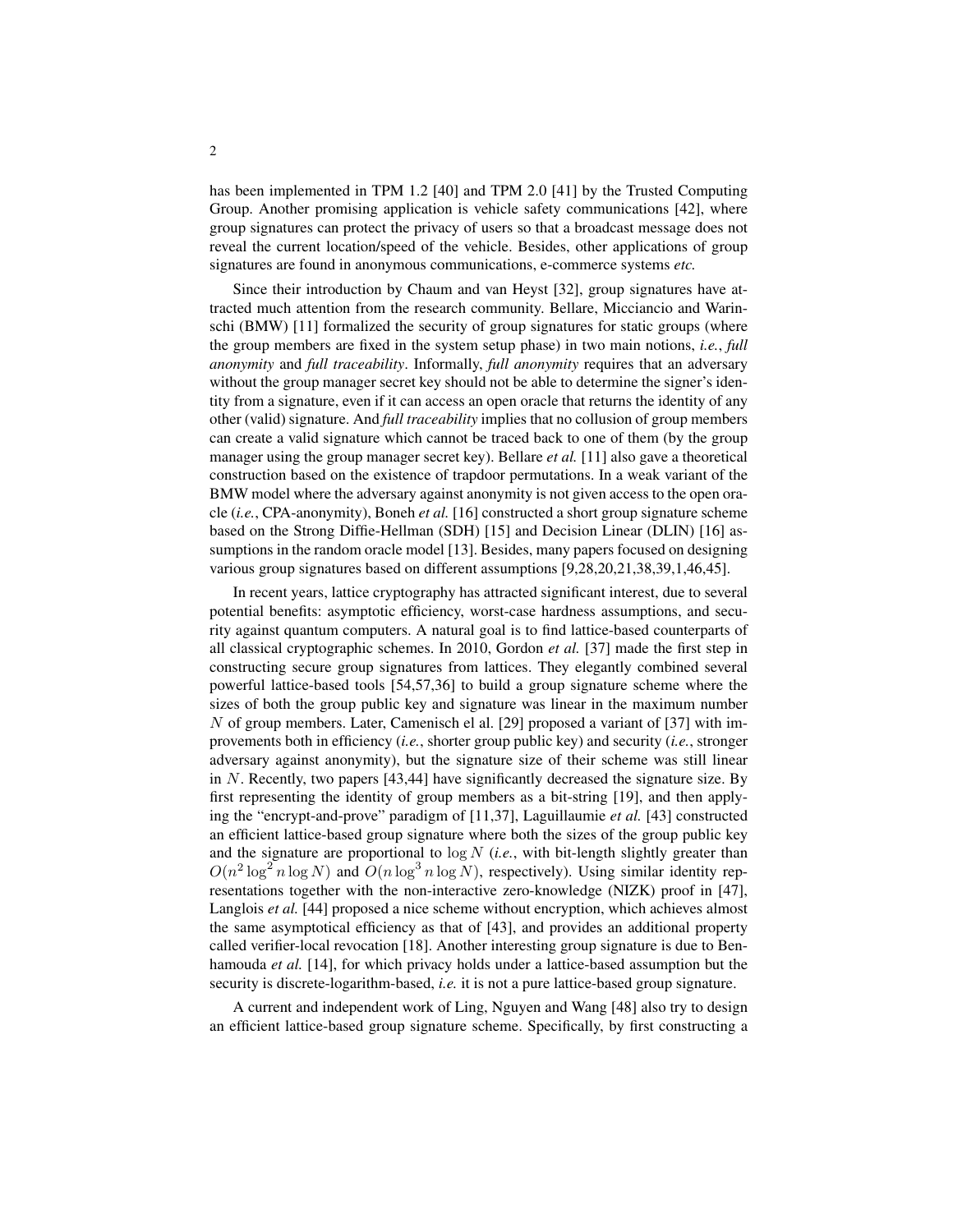nice Stern-type [\[58\]](#page-23-7) NIZK protocol, they propose a scheme which excels previous ones in [\[43,](#page-22-12)[44\]](#page-23-4) by a constant factor in terms of efficiency, *i.e.*, all the sizes are still proportional to  $\log N$ . Besides, they also show how to transform their basic scheme into the setting of ideal lattices, which can save a factor of  $n$  in the size of group public key.

## 1.1 Our Results

In this paper, we present a new lattice-based group signature. Compared to the best previous lattice-based schemes [\[37](#page-22-9)[,43](#page-22-12)[,44\]](#page-23-4), it is both simpler and more efficient, saving a  $O(\log N)$  factor in both sizes of the group public key and the signature. As in [\[43\]](#page-22-12), we first present a simple CPA-anonymous scheme, which can be easily extended to support CCA-anonymity (please refer to the full version). The security of both our schemes is provably based on the hardness of the Small Integer Solutions (SIS) and Learning with Errors (LWE) problems in the random oracle model, which are both as hard as several worst-case lattice problems, such as SIVP<sub> $\gamma$ </sub> for some polynomial factor  $\gamma = poly(n)$ .

In Table [1,](#page-2-0) we give a rough comparison with related lattice-based group signatures in terms of the size of the group public-key, the group user secret key and the signature. There,  $n$  denotes the security parameter, and  $N$  is the maximum number of group users. The other two parameters m and q are both polynomial in n (and N), and are usually determined by the underlying lattices used by those schemes. The integer  $t$  used in [\[43](#page-22-12)[,44\]](#page-23-4) and our scheme is a repetition parameter for obtaining NIZKs with negligible soundness error. For a security parameter n, one can set  $t = \omega(\log n)$  and  $m = O(n \log n)$ . The choice of  $q$  might be slightly different in those schemes either for security or for functionality. For example,  $q$  is explicitly required to be larger than  $N$  in our scheme. We note that this requirement might also be satisfied in the previous three schemes for most applications. Besides, even if  $N < q$  does not hold in previous schemes, the sizes of the group public-key and the signature in our scheme are still asymptotically shorter (since both N and q are polynomials in n, and  $\log N = O(\log q)$  holds).

| Schemes     | Group public-key      | User secret-key      | Signature                          | Security      |
|-------------|-----------------------|----------------------|------------------------------------|---------------|
| GKV10 [37]  | $O(nmN \log q)$       | $O(nm \log q)$       | $O(nmN \log q)$                    | CPA-anonymity |
| LLLS13 [43] | $O(nm \log N \log q)$ | $O(nm \log q)$       | $O(tm \log N \log q)$              | CCA-anonymity |
| LLNW14 [44] | $O(nm \log N \log q)$ | $O(m \log N \log q)$ | $O(tm \log N \log q \log \beta)^*$ | CCA-anonymity |
| Our scheme  | $O(nm \log q)$        | $O(nm \log q)$       | $O(t(m + \log N) \log q)^{**}$     | CCA-anonymity |

<span id="page-2-0"></span>Table 1. Rough Comparison of Overheads.

<span id="page-2-1"></span> $\sqrt{\frac{\pi}{\beta}} = \omega(\sqrt{n \log q \log n}) \log m$  is the integer norm bound in [\[44\]](#page-23-4).

<span id="page-2-2"></span>Since N is always a polynomial in n (thus in m), this term is actually bounded by  $O(tm \log q)$ . Besides, we note that group signatures supporting opening should have a signature in bit-size at least logarithmic in  $N$  [\[11\]](#page-21-0).

Since the schemes in [\[37](#page-22-9)[,43\]](#page-22-12) and ours follow a general "encrypt-and-prove" paradigm in [\[11\]](#page-21-0), we also give a comparison of computational costs between the schemes in [\[37](#page-22-9)[,43\]](#page-22-12) and ours at a very high level, *i.e.*, in terms of the number of the underlying encryptions and basic NIZK proofs, in Table [2.](#page-3-0) We note that such a comparison is less interesting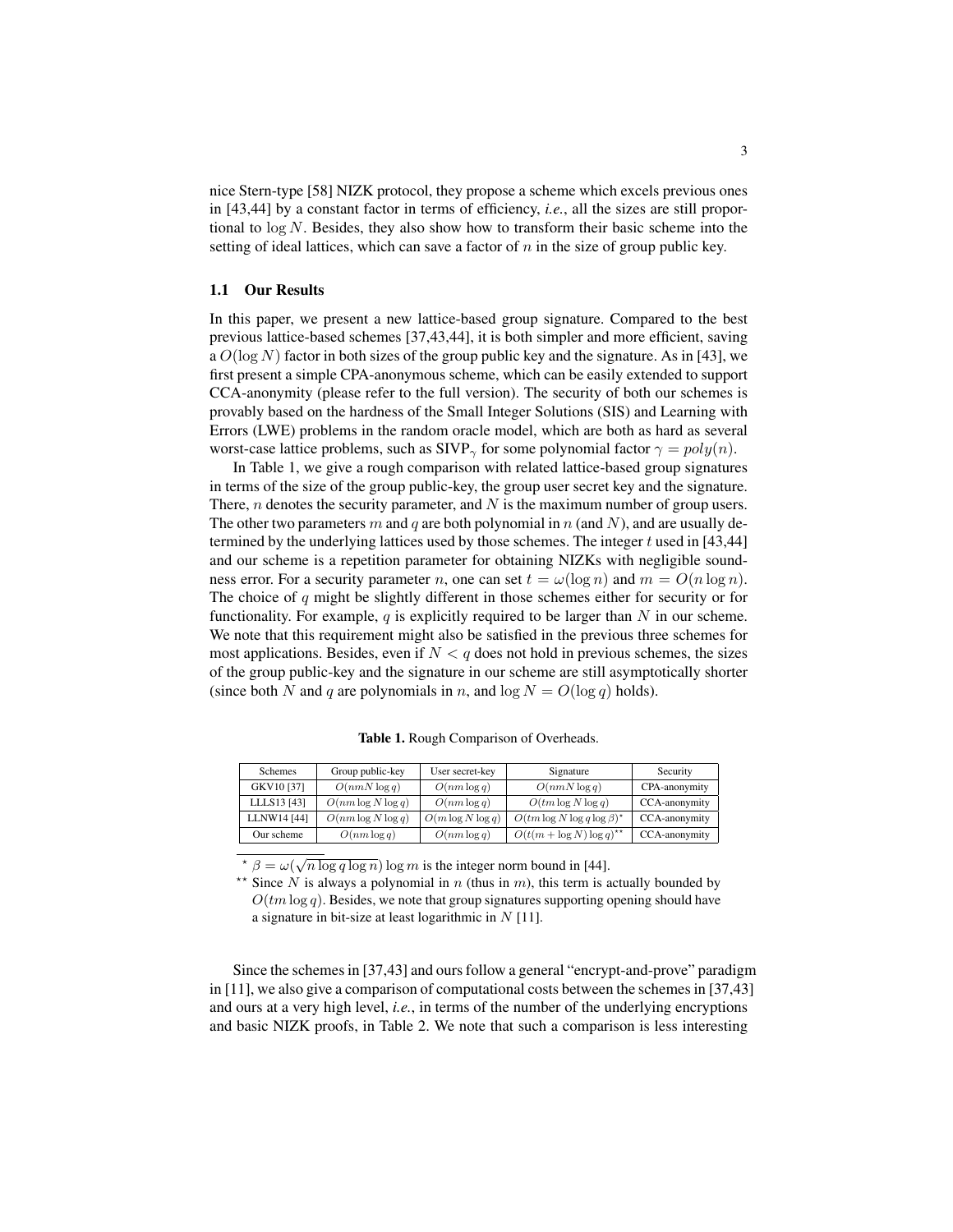to the scheme in [\[44\]](#page-23-4), since it departs from the general paradigm and does not make use of any encryption. Although all three schemes use (almost) the same encryption (namely [\[57\]](#page-23-3)), the NIZKs are very different. Concretely, Gordon *et al.* [\[37\]](#page-22-9) used a N-OR variant of the witness-indistinguishable (WI) proof system for the gap version of the closest vector problem in [\[54\]](#page-23-2), while the NIZKs used in [\[43\]](#page-22-12) and ours are derived from the more efficient protocol [\[50\]](#page-23-8) for the ISIS problem. In Table [2,](#page-3-0) we simply compare the complexity of each algorithm of the schemes in [\[37,](#page-22-9)[43\]](#page-22-12) and ours, with respect to the number of basic operations in terms of encryptions and basic NIZKs.

<span id="page-3-0"></span>Table 2. Rough Comparison of Computational Costs (The encryption and decryption of Regev's LWE-based encryption [\[57\]](#page-23-3) are denoted by enc. and dec., respectively. The proof and verification of the corresponding basic NIZKs in [\[54](#page-23-2)[,50\]](#page-23-8) are denoted by pro. and ver., respectively)

| <b>Schemes</b> | Sign (enc., pro., ver., dec.)   | Verify (enc., pro., ver., dec.) | Open (enc., pro., ver., dec.) |
|----------------|---------------------------------|---------------------------------|-------------------------------|
| GKV10 [37]     | $(N, O(N), -, -)$               | $(-,-,O(N),-)$                  | $(-,-,-,N/2)$                 |
| LLLS13 [43]    | $(1 + \log N, O(\log N), -, -)$ | $(-, -, O(\log N), -)$          | $(-,-,-,1+\log N)$            |
| Our scheme     | $(1, \le 5, -, -)$              | $(-,-,\leq 5,-)$                | $(-,-,-,-,1)$                 |

However, we note that we do not provide a full comparison with all the schemes in [\[37,](#page-22-9)[43,](#page-22-12)[44\]](#page-23-4), which would require at least a concrete analysis of the security reduction (running time, lattice approximation factor, success probability, *etc.*), which is usually not explicitly given in the literature.

## 1.2 Techniques

At a high level, the two constructions in [\[37](#page-22-9)[,43\]](#page-22-12) and our scheme use the same general paradigm as that of [\[11\]](#page-21-0). Roughly speaking, the group manager first generates the group public key  $qpk$  and group manager secret key  $qmsk$ . For a user with identity  $i \in \{1, \ldots, N\}$  (recall that N is the maximum number of group members, and is fixed at the system setup), the group manager computes the user's secret key  $qsk_i$  corresponding to an encoded "public key"  $H(qpk, i)$ , where H is an encoding function that (uniquely) encodes the group user's identity i in  $gsk_i$ . When signing a message m, the group user proves to the verifier that he has a secret key  $qsk_i$  for some  $i \in \{1, \ldots, N\}$ (*i.e.*, to prove that he is a legal member of the group). The hardness of this general paradigm usually lies in the choices of an appropriate encoding function  $H(qpk, i)$  and a compatible non-interactive zero-knowledge (NIZK) for the membership relations determined by  $H(gpk, i)$ .

Gordon *et al.* [\[37\]](#page-22-9) used a simple projective encoding function  $H(qpk, i)$  and a NIZK extended from [\[54\]](#page-23-2) to construct the first lattice-based group signature. Informally, the group public key  $gpk$  consists of N independent public keys of the GPV signature [\[36\]](#page-22-10), *i.e.*,  $gpk = (pk_1, \ldots, pk_N)$  where  $pk_j$  is an integer matrix over  $\mathbb{Z}_q$  for some positive  $q \in \mathbb{Z}$ , and all  $j \in \{1, ..., N\}$ . The encoding function simply outputs the *i*-th element of  $gpk$ , *i.e.*,  $H(gpk, i) := pk_i$ . Due to the particular choice of  $H(gpk, i)$ , both the group public key and the signature of [\[37\]](#page-22-9) have a size linear in N.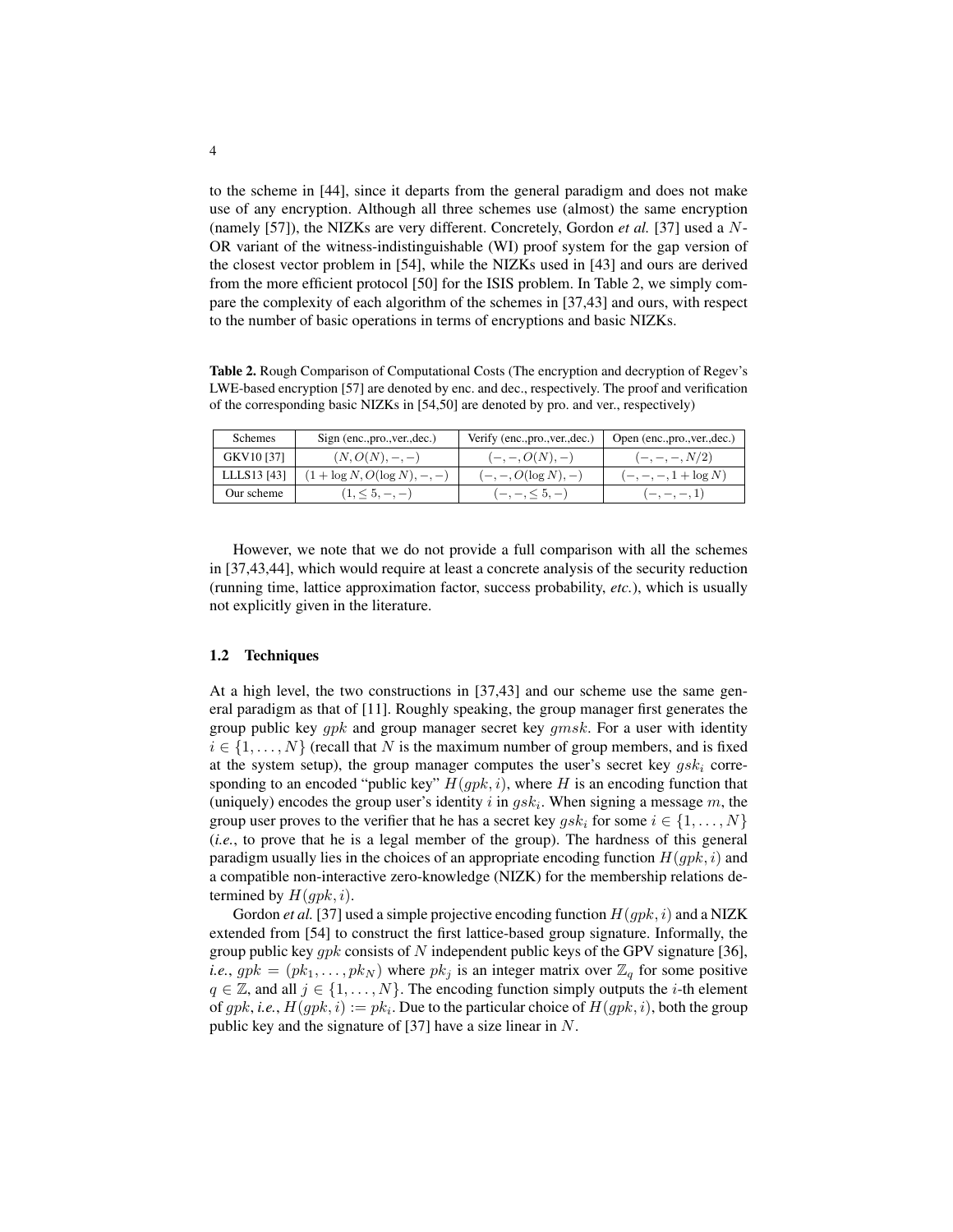At Asiacrypt '13, by using an efficient encoding function inspired by Boyen's latticebased signature [\[19\]](#page-21-7) and a NIZK derived from [\[50\]](#page-23-8), Laguillaumie *et al.* [\[43\]](#page-22-12) proposed a more efficient lattice-based group signature. Roughly speaking, the group public key gpk consists of  $\ell = \lfloor \log N \rfloor + 1$  independent matrices over  $\mathbb{Z}_q$ , *i.e.*, gpk =  $(A_1, \ldots, A_\ell)$ . The encoding function is defined as  $H(gpk, i) := \sum_{j=1}^{\ell} i_j A_j$ , where  $(i_1, \ldots, i_l) \in \mathbb{Z}_2^{\ell}$  is the binary decomposition of i. We also note that Langlois *et al.* [\[44\]](#page-23-4) constructed a lattice-based group signature with verifier-local revocation by using the same identity encoding function but a different NIZK from [\[47\]](#page-23-5). Both schemes [\[43](#page-22-12)[,44\]](#page-23-4) decreased the sizes of the group public key and the signature to proportional to log N.

*An Efficient Identity Encoding.* We use a more efficient and compact way to encode the group member's identity, by building upon the encoding technique introduced by Agrawal *et al.* [\[2\]](#page-20-1) for identity-based encryption (IBE). Let the group public key gpk consist of three matrices over  $\mathbb{Z}_q^{n \times m}$  for some positive integers  $n, m, q$ , *i.e.*,  $gpk =$  $(A_1, A_{2,1}, A_{2,2})$ . We define  $H(gpk, i) = \hat{A}_i := (A_1||A_{2,1} + G(i)A_{2,2})$  where  $G(\cdot)$  is a function from  $\mathbb{Z}_N$  to  $\mathbb{Z}_q^{n \times n}$ . Then, the secret key of user i is a short basis of the classical q-ary lattice  $\Lambda_i$  determined by  $H(gpk, i) = \hat{A}_i$ , where  $\Lambda_i := \{ e \in \mathbb{Z}^m \text{ s.t. } \hat{A}_i e =$ 0 mod q. When signing a message, user i samples a short vector  $e_i$  from  $\Lambda_i$  (by using the short basis of  $\Lambda_i$ ) and encrypts it using Regev's encryption [\[57\]](#page-23-3). Then, he proves to the verifier that  $e_i$  is a short vector in a lattice determined by  $H(gpk, i)$  for some  $i \in \{1, \ldots, N\}$ . But we do not know an efficient lattice-based NIZK suitable for the membership relation determined by  $H(gpk, i)$ .

Fortunately, since the maximum number of group members  $N$  is always bounded by a polynomial in the security parameter  $n$ , we actually do not need an encoding function as powerful as for IBE [\[2\]](#page-20-1), where there are possibly exponentially many users. We simplify the encoding function by defining  $H(gpk, i) := (A_1||A_{2,1} + iA_{2,2})$ . (A similar combination of matrices has been used in a different way in [\[4,](#page-20-2)[17](#page-21-10)[,35\]](#page-22-13) to construct functional encryption.) Namely, the identity function  $G(i) := i$  is used instead of a function  $G : \mathbb{Z}_N \to \mathbb{Z}_q^{n \times n}$ . For collision resistance, we require that  $N < q$ . Since N is usually fixed at the system setup in group signatures for static groups such as [\[37](#page-22-9)[,43](#page-22-12)[,44\]](#page-23-4) and ours, one can simply set q big enough (but still a polynomial in  $n$ ) to satisfy the requirement. Hereafter, we assume that  $N < q$  always holds.

This encoding function provides two main benefits:

- Only three matrices are needed for the encoding function, which provides a short group public key. By comparison, there are respectively at least  $O(N)$  and  $O(\log N)$ matrices needed in [\[37\]](#page-22-9) and [\[43\]](#page-22-12).
- It gives a simple membership relation, which allows to construct an efficient NIZK proof for the relation (please see next paragraph). In [\[37](#page-22-9)[,43\]](#page-22-12), the NIZKs for relatively complex membership relations are obtained by involving many encryptions, which results in schemes with large computational costs and signature sizes.

*A New Non-interactive Zero-Knowledge (NIZK).* Recall that the secret key of user i is a short basis  $\mathbf{T}_i$  of the q-ary lattice  $\mathbf{\Lambda}_i$  determined by  $\hat{\mathbf{A}}_i = (\mathbf{A}_1 || \mathbf{A}_{2,1} + i \mathbf{A}_{2,2})$ . To sign a message, user i first samples a short vector  $(\mathbf{x}_1, \mathbf{x}_2)$  by using Gentry *et al.*'s Gaussian sampling algorithm [\[36\]](#page-22-10) such that  $\mathbf{A}_1\mathbf{x}_1 + (\mathbf{A}_{2,1} + i\mathbf{A}_{2,2})\mathbf{x}_2 = 0 \mod q$ . Then, he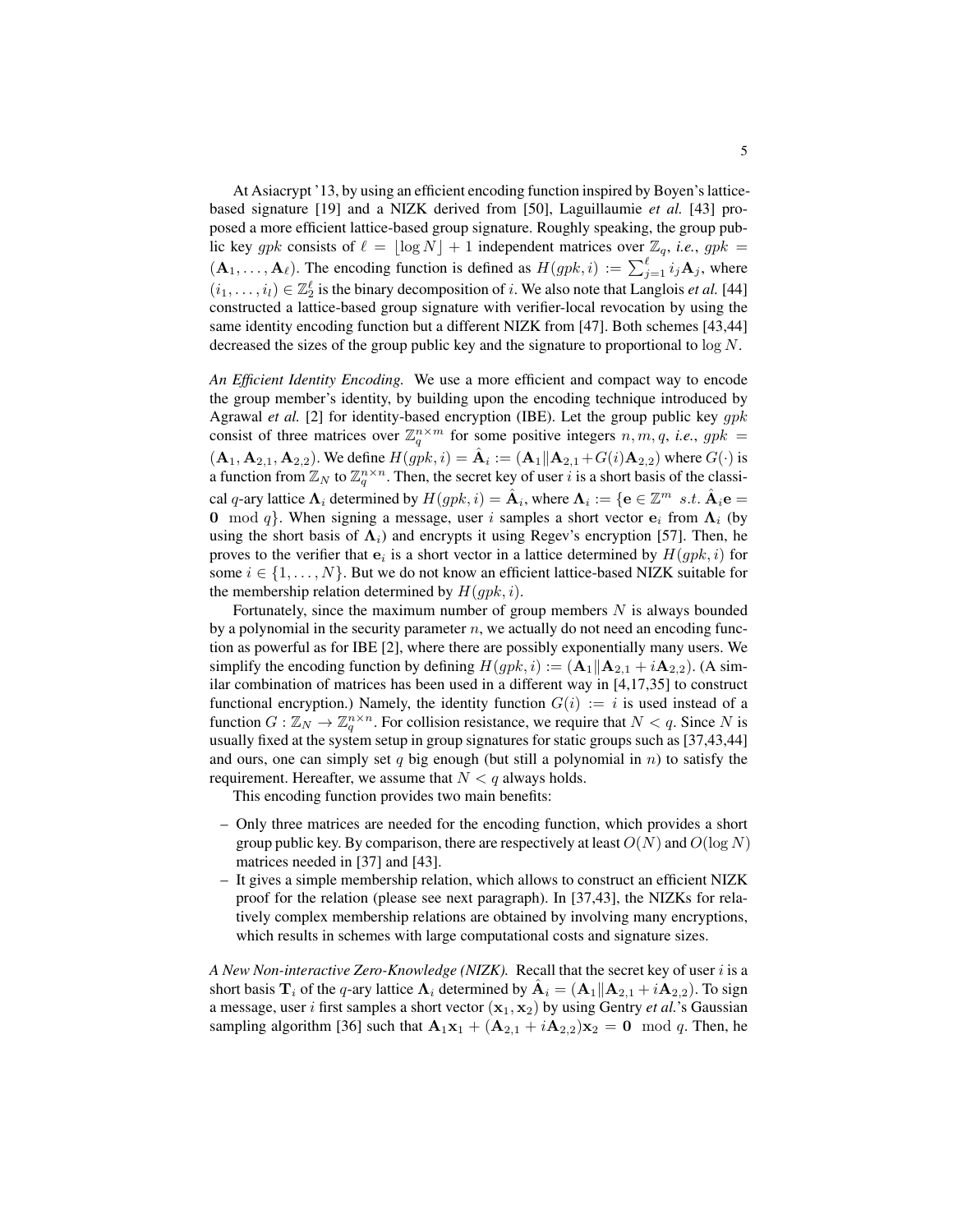generates an LWE encryption c of  $x_1$ . The final signature  $\sigma$  consists of c,  $x_2$ , a proof  $\pi_1$  that c encrypts  $x_1$  correctly, and a proof  $\pi_2$  that there exists a tuple  $(x_1, i)$  satisfying  $\mathbf{A}_1 \mathbf{x}_1 + i \mathbf{A}_{2,2} \mathbf{x}_2 = -\mathbf{A}_{2,1} \mathbf{x}_2 \mod q$ , namely,  $\sigma = (\mathbf{c}, \mathbf{x}_2, \pi_1, \pi_2)$ .

The nice properties of the sampling algorithm in [\[36,](#page-22-10)[31\]](#page-22-14) guarantee that the public  $x_2$  is statistically indistinguishable for all user  $i \in \{1, ..., N\}$ , namely, the verifier cannot determine the signer's identity  $i$  solely from  $x_2$ , however, he can efficiently determine it from  $(x_1, x_2)$ , that's why we choose to encrypt  $x_1$ . The proof of  $\pi_1$  can be generated by using the duality of LWE and Small Integer Solutions (SIS) [\[51\]](#page-23-9), and the NIZK proof for SIS [\[50\]](#page-23-8) in a standard way. Thanks to our new identity encoding function  $H(gpk, i)$  and the public  $x_2$ , we manage to design a NIZK proof (*i.e.*,  $\pi_2$ ) for the statement  $\mathbf{A}_1 \mathbf{x}_1 + i \mathbf{A}_{2,2} \mathbf{x}_2 = -\mathbf{A}_{2,1} \mathbf{x}_2 \mod q$  based on the hardness of SIS.

Formally, we introduce a new problem called split-SIS, which is a variant of SIS (and might be of independent interest). Given a split-SIS instance  $\mathbf{A}_1, \mathbf{A}_{2,2} \in \mathbb{Z}_q^{n \times m}$ , the algorithm is asked to output a triple  $(x_1, x_2, h)$  such that  $x_1, x_2 \in \mathbb{Z}^m$  have small norms, and  $h < q = poly(n)$  is a positive integer satisfying  $A_1x_1 + hA_2x_2 = 0$ mod q. We first show that the split-SIS problem (associated with an appropriate solution space) is polynomially equivalent to the standard SIS problem. Then, we derive a family of hash functions

$$
\mathcal{H} = \left\{ \begin{aligned} f_{\mathbf{A}_1, \mathbf{A}_{2,2}}(\mathbf{x}_1, \mathbf{x}_2, h) &= (\mathbf{A}_1 \mathbf{x}_1 + h \mathbf{A}_{2,2} \mathbf{x}_2 \mod q, \mathbf{x}_2) : \\ (\mathbf{x}_1, \mathbf{x}_2, h) &\in \mathbb{Z}^m \times \mathbb{Z}^m \times \mathbb{Z} \end{aligned} \right\}_{\mathbf{A}_1, \mathbf{A}_{2,2} \in \mathbb{Z}_q^{n \times m}}
$$

from our split-SIS problem, and prove that the hash function family  $H$  with appropriate domain is *one-way*, *collision-resistant*, and *statistically hiding* with respect to the third input (*i.e.*, h). Combining those useful properties with the observation that  $\mathbf{A}_1\mathbf{x}_1 + h\mathbf{A}_{2,2}\mathbf{x}_2 = (\mathbf{A}_1||\mathbf{A}_{2,2}\mathbf{x}_2)(\mathbf{x}_1; h) \mod q$ , we manage to adapt a  $\Sigma$ -protocol for  $H$  from existing protocols for standard ISIS problems [\[49,](#page-23-10)[50,](#page-23-8)[43\]](#page-22-12), which can in turn be transformed into a NIZK using the Fiat-Shamir transformation in the random oracle model. This finally helps us obtain a lattice-based group signature scheme with  $O(tm \log q)$ -bit signature, where the repetition parameter  $t = \omega(\log n)$  is due to our NIZK as in [\[43](#page-22-12)[,44\]](#page-23-4).

In order to open a signature  $\sigma = (\mathbf{c}, \mathbf{x}_2, \pi_1, \pi_2)$ , the group manager only has to decrypt c to obtain  $x_1$ , and computes an integer  $h < q$  satisfying  $A_1x_1 + hA_2x_2 =$  $-\mathbf{A}_{2,1}\mathbf{x}_2 \mod q$ . Note that such an integer is unique if  $\mathbf{A}_{2,2}\mathbf{x}_2 \neq \mathbf{0} \mod q$  for prime q. Replacing the CPA-encryption of  $x_1$  with a CCA one (*i.e.*, by applying the CHK transformation [\[30\]](#page-22-15) to the IBEs [\[36,](#page-22-10)[2\]](#page-20-1)), we obtain a CCA-anonymous group signature at a minimal price of doubling the sizes of the group public key and the signature.

#### 1.3 On Membership Revocation

A group signature with opening allows the group manager to break the anonymity of any valid signature, however, it cannot prevent a malicious group member from using his certificate. In practice, it may be desirable to support membership revocation, *e.g.*, to revoke the certificate of a malicious group member such that he cannot sign any message in the future. Actually, membership revocation is an important and complex problem and has been extensively studied in the literature [\[10,](#page-21-11)[18,](#page-21-8)[25](#page-22-16)[,27](#page-22-17)[,45](#page-23-1)[,46\]](#page-23-0). In [\[44\]](#page-23-4),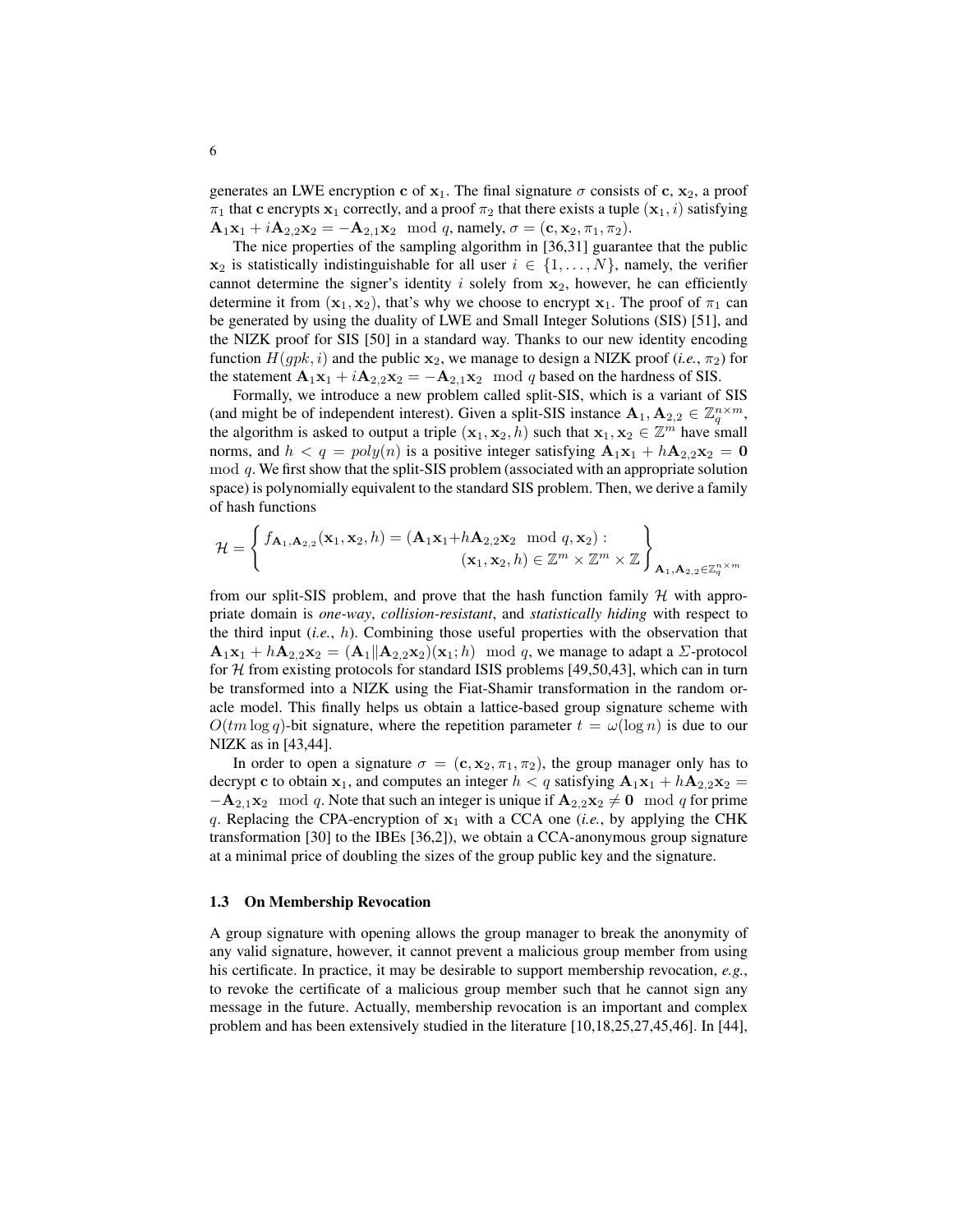Langlois *et al.* constructed a lattice-based group signature with verifier-local revocation, which was the first lattice-based group signatures supporting membership revocation and achieved the same asymptotic efficiency as that of [\[43\]](#page-22-12). For now, we do not know how to construct a simpler and efficient group signature with membership revocation from lattices.

#### 1.4 Roadmap

After some preliminaries, we recall several useful tools and algorithms on lattices in Section [3.](#page-8-0) In Section [4,](#page-11-0) we introduce the split-SIS problems, and construct a NIZK proof for the split-SIS problems. We finally present our CPA-anonymous group signature scheme in Section [5.](#page-15-0) The description of our CCA-anonymous group signature scheme is deferred to the full version.

# 2 Preliminaries

## 2.1 Notation

The set of real numbers (integers) is denoted by  $\mathbb{R}$  ( $\mathbb{Z}$ , resp.). By  $\leftarrow_R$  we denote randomly choosing elements from some distribution (or the uniform distribution over some finite set). For a variable x following some distribution D, we denote it by  $x \backsim D$ . For any integer  $N \in \mathbb{Z}$ , we denote by  $[N]$  the set of integers  $\{0, 1, \ldots, N-1\}$ . Vectors are in column form and denoted by bold lower-case letters (*e.g.*, x). We view a matrix simply as the set of its column vectors and denoted by bold capital letters (*e.g.*, X). Denote the  $l_2$  and  $l_{\infty}$  norm by  $\|\cdot\|$  and  $\|\cdot\|_{\infty}$ , respectively. Define the norm of a matrix **X** as the norm of its longest column (*i.e.*,  $\|\mathbf{X}\| = \max_i \|\mathbf{x}_i\|$ ). If the columns of  $X = (\mathbf{x}_1, \dots, \mathbf{x}_k)$  are linearly independent, let  $\mathbf{X} = (\widetilde{\mathbf{x}}_1, \dots, \widetilde{\mathbf{x}}_k)$  denote the Gram-Schmidt orthogonalization of vectors  $x_1, \ldots, x_k$  taken in that order. For  $X \in \mathbb{R}^{n \times m}$ and  $\mathbf{Y} \in \mathbb{R}^{n \times m'}$ ,  $(\mathbf{X} \|\mathbf{Y}) \in \mathbb{R}^{n \times (m+m')}$  denotes the concatenation of the columns of X followed by the columns of Y. Similarly, for  $X \in \mathbb{R}^{n \times m}$  and  $Y \in \mathbb{R}^{n' \times m}$ ,  $(X; Y) \in \mathbb{R}^{(n+n^{\mathsf{Z}})\times m}$  is the concatenation of the rows of X followed by the rows of Y.

Throughout this paper, we let  $n$  be the natural security parameter, so that all quantities are implicitly dependent on  $n$ . The function log denotes the natural logarithm. We will frequently use the standard notation of  $O, \omega$  for classifying the growth of functions. If  $f(n) = O(g(n) \cdot \log^c(n))$  for some constant c, we write  $f(n) = \tilde{O}(g(n))$ . By  $poly(n)$  we denote some arbitrary  $f(n) = O(n^c)$  for some c. We say that a function  $f(n)$  is negligible if for every positive c, we have  $f(n) < n^{-c}$  for sufficiently large n. We denote an arbitrary such function by  $neq(n)$ , and say that a probability is overwhelming if it is  $1 - negl(n)$ .

## 2.2 Group Signatures

We recall the definition and security model of group signatures. A (static) group signature scheme  $\mathcal{G}\mathcal{S}$  consists of a tuple of four Probabilistic Polynomial Time (PPT) algorithms (KeyGen, Sign, Verify, Open):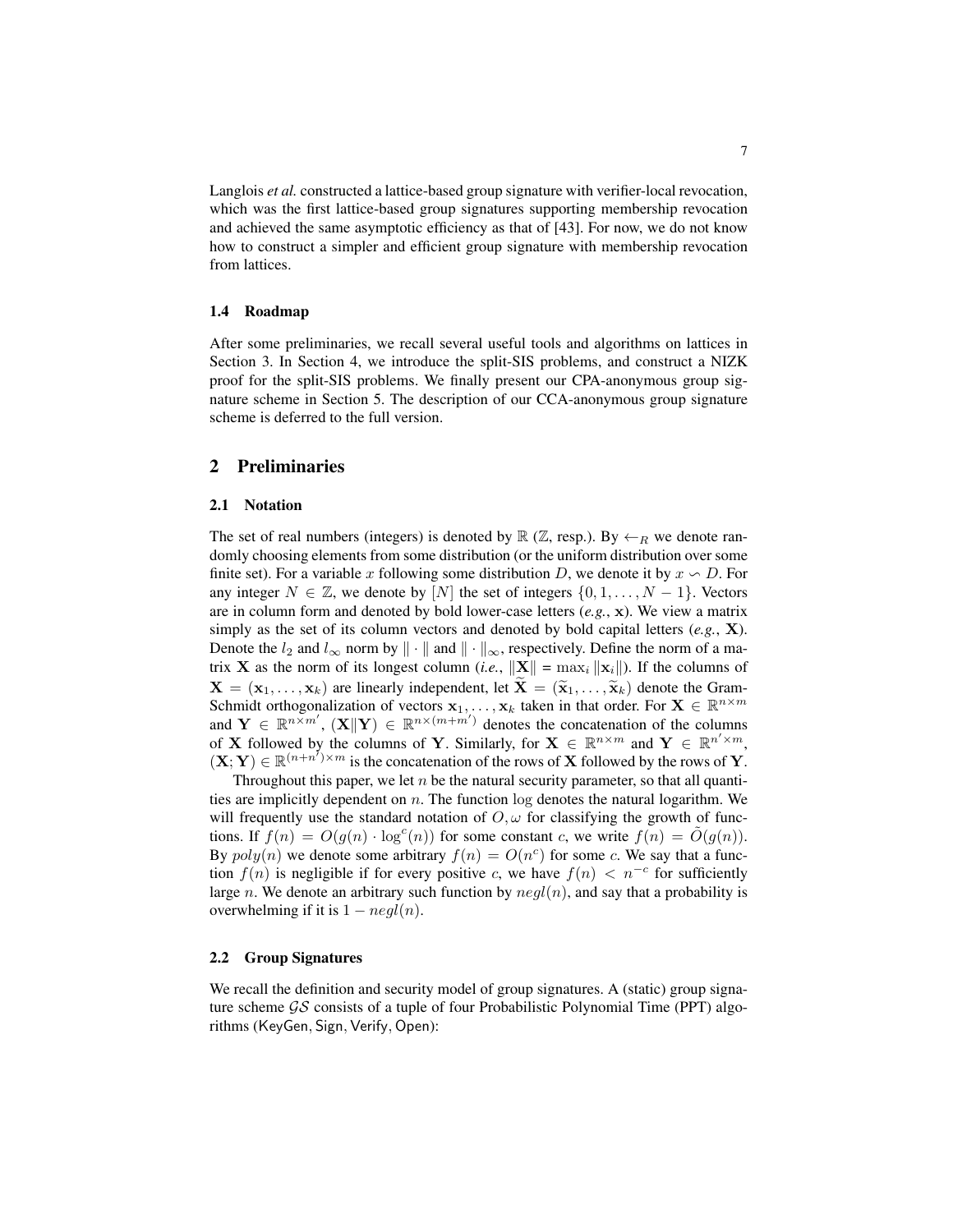- KeyGen $(1^n, 1^N)$ : Take the security parameter n and the maximum number of group members  $N$  as inputs, output the group public key  $gpk$ , the group manager secret key gmsk and a vector of users' keys  $\mathbf{gsk} = (gsk_1, \ldots, gsk_N)$ , where  $gsk_j$  is the *j*-th user's secret key for  $j \in \{1, ..., N\}$ .
- Sign( $gpk, gsk_j, M$ ): Take the group public key  $gpk$ , the j-th user's secret key  $gsk_j$ , and a message  $M \in \{0,1\}^*$  as inputs, output a signature  $\sigma$  of M.
- Verify(gpk, M,  $\sigma$ ): Take the group public key gpk, a message  $M \in \{0,1\}^*$  and a string  $\sigma$  as inputs, return 1 if  $\sigma$  is a valid signature of M, else return 0.
- $Open(qpk, qmsk, M, \sigma)$ : Take the group public key qpk, the group manager secret key gmsk, a message  $M \in \{0,1\}^*$ , and a valid signature  $\sigma$  of M as inputs, output an index  $j \in \{1, \ldots, N\}$  or a special symbol  $\perp$  in case of opening failure.

For correctness, we require that for any  $(gpk, gmsk, \textbf{gsk}) \leftarrow \text{KeyGen}(1^n, 1^N)$ , any  $j \in \{1, ..., N\}$ , any message  $M \in \{0, 1\}^*$ , and any  $\sigma \leftarrow$  Sign $(gpk, gsk_j, M)$ , the following conditions hold with overwhelming probability:

```
Verify(gpk, M, \sigma) = 1 and Open(gpk, gmsk, M, \sigma) = j
```
For group signatures, there are two security notions: anonymity and traceability [\[11\]](#page-21-0). The first notion, informally, says that anyone without the group manager secret key cannot determine the owner of a valid signature. The second notion says a set  $C$  of group members cannot collude to create a valid signature such that the Open algorithm fails to trace back to one of them. In particular, this notion implies that any non-group member cannot create a valid signature.

```
Experiment \mathrm{Exp}_{\mathcal{GS},\,\mathcal{A}}^{\mathrm{anon}}(n,N)(gpk, gmsk, \textbf{gsk}) \leftarrow \textsf{KeyGen}(1^n, 1^N)(st, i_0, i_1, M^*) \leftarrow \mathcal{A}^{\mathsf{Open}(\cdot, \cdot)}(gpk, \mathbf{gsk})b \leftarrow_R \{0, 1\}\sigma^* \leftarrow \mathsf{Sign}(gpk, gsk_{i_b}, M^*)b' \leftarrow \mathcal{A}^{\mathsf{Open}(\cdot, \cdot)}(st, \sigma^*)If b = b' return 1, else return 0
                                                                                   Experiment \mathrm{Exp}_{\mathcal{GS},\,\mathcal{A}}^{ \mathrm{trace}}(n,N)(gpk, gmsk, \textbf{gsk}) \leftarrow \textsf{KeyGen}(1^n, 1^N)(M^*, \sigma^*) \leftarrow \mathcal{A}^{\mathsf{Sign}(\cdot, \cdot), \mathbf{Corrupt}(\cdot)}(gpk, gmsk)If Verify(gpk, M^*, \sigma^*) = 0 then return 0
                                                                                            If Open(gmsk, M^*, \sigma^*) = \bot then return 1
                                                                                            If \exists j^* \in \{1, \ldots, N\} such that
                                                                                                Open(gpk, gmsk, M^*, \sigma^*) = j^* and j^* \notin C,
                                                                                                and (j^*, M^*) was not queried to Sign(\cdot, \cdot) by A,
                                                                                           then return 1, else return 0
```
<span id="page-7-0"></span>Fig. 1. Security games for group signatures

Definition 1 (Full anonymity). *For any (static) group signature scheme* GS*, we associate to an adversary A against the full anonymity of GS experiment*  $\text{Exp}^{\text{anon}}_{\mathcal{GS},\,\mathcal{A}}(n,N)$ *in the left-side of Fig. [1,](#page-7-0) where the* Open(·, ·) *oracle takes a valid message-signature pair*  $(M, \sigma)$  *as inputs, outputs the index of the user whose secret key is used to create*  $\sigma$ *. In the guess phase, the adversary* A *is not allowed to make an* Open *query with inputs* (M<sup>∗</sup> , σ<sup>∗</sup> )*. We define the advantage of* A *in the experiment as*

$$
Adv_{\mathcal{GS},\mathcal{A}}^{\text{anon}}(n,N) = \left| \Pr[\mathbf{Exp}_{\mathcal{GS},\mathcal{A}}^{\text{anon}}(n,N) = 1] - \frac{1}{2} \right|.
$$

8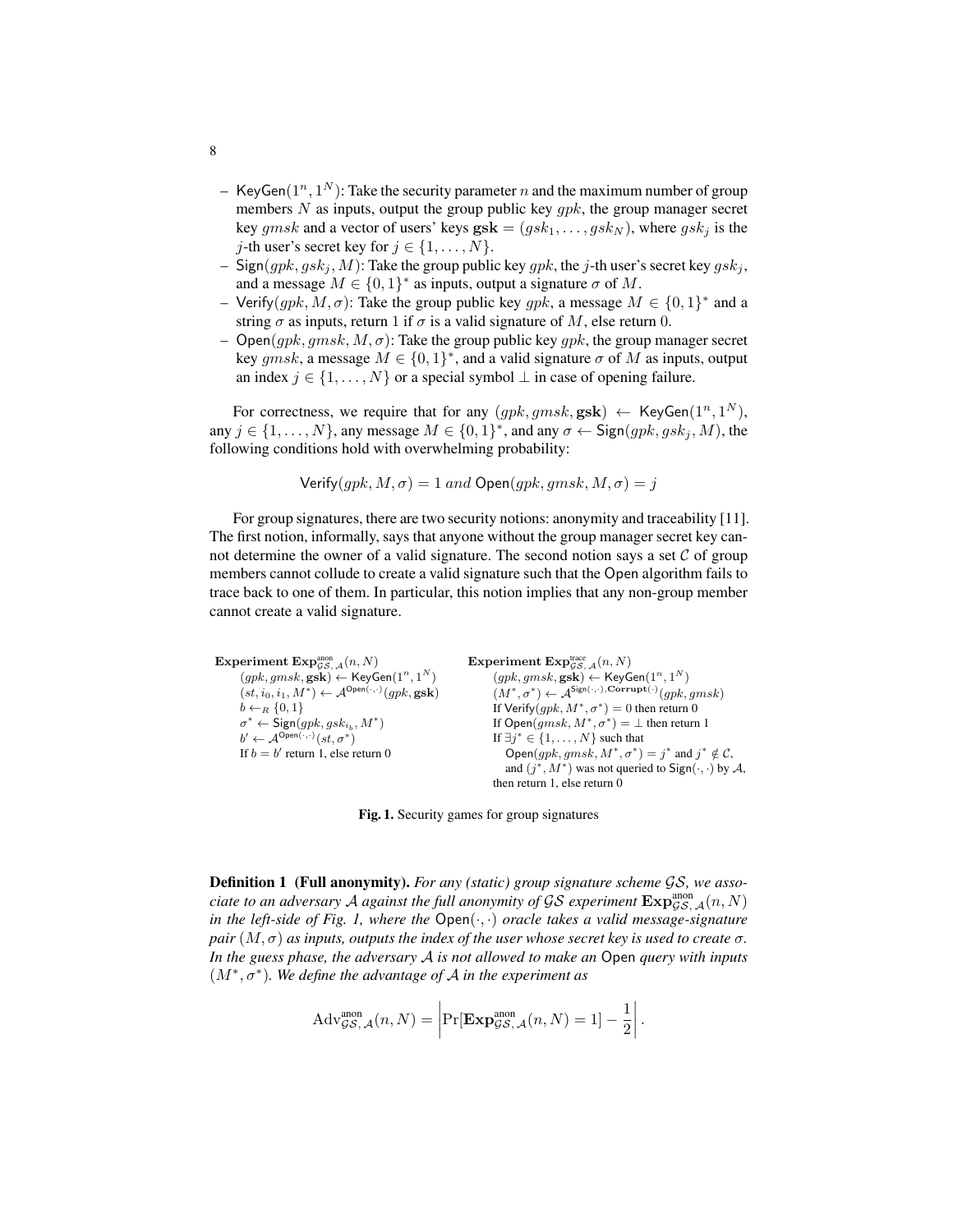A group signature GS is said to be fully anonymous if the advantage  $\mathrm{Adv}^{\mathrm{anon}}_{\mathcal{GS},\,\mathcal{A}}(n,N)$ *is negligible in* n, N *for any PPT adversary* A*.*

In a weak definition of anonymity (*i.e.*, CPA-anonymity), the adversary is not given access to an open oracle. In this paper, we first present a CPA-anonymous scheme, then we extend it to satisfy full/CCA anonymity.

Definition 2 (Full traceability). *For any (static) group signature scheme* GS*, we asso* $c$ iate to an adversary  ${\cal A}$  against the full traceability of  ${\cal GS}$  experiment  ${\rm Exp}_{\cal GS, {\cal A}}^{trace}(n,N)$ *in the right-side of Fig. [1,](#page-7-0) where the* Sign(·, ·) *oracle takes a user index* i *and a message*  $M$  as inputs, returns a signature of  $M$  by using  $g s k_i$ . The  $\textbf{Corrupt}(\cdot)$  oracle takes a *user index* i *as input, returns* gsk<sup>i</sup> *, and* C *is a set of user indexes that* A *submitted to the* Corrupt(·) *oracle. The advantage of* A *in the experiment is defined as*

$$
Adv_{\mathcal{GS}, \mathcal{A}}^{\text{trace}}(n, N) = \Pr[\mathbf{Exp}_{\mathcal{GS}, \mathcal{A}}^{\text{trace}}(n, N) = 1].
$$

A group signature GS is said to be fully traceable if the advantage  $\mathrm{Adv}^{\mathrm{trace}}_{\mathcal{GS},\,\mathcal{A}}(n,N)$  is *negligible in* n, N *for any PPT adversary* A*.*

# <span id="page-8-0"></span>3 Lattices and Discrete Gaussians

An *m*-rank lattice  $\Lambda \subset \mathbb{R}^n$  is the set of all integral combinations of m linearly independent vectors  $\mathbf{B} = (\mathbf{b}_1, \dots, \mathbf{b}_m) \in \mathbb{R}^{n \times m}$ , *i.e.*,  $\mathbf{\Lambda} = \mathcal{L}(\mathbf{B}) = \bigg\{ \sum_{i=1}^m x_i \mathbf{b}_i : x_i \in \mathbb{Z} \bigg\}.$ The dual lattice of  $\Lambda$  is defined to be  $\Lambda^* = \{ \mathbf{x} \in \text{span}(A) : \forall \mathbf{v} \in \Lambda, \ \langle \mathbf{x}, \mathbf{v} \rangle \in \mathbb{Z} \}.$ 

For  $x \in \Lambda$ , define the Gaussian function  $\rho_{s,c}(x)$  over  $\Lambda \subseteq \mathbb{Z}^n$  centered at  $c \in \mathbb{R}^n$ with parameter  $s > 0$  as  $\rho_{s,c}(\mathbf{x}) = \exp(-\pi ||\mathbf{x}-\mathbf{c}||^2/s^2)$ . Letting  $\rho_{s,c}(\Lambda) =$  $\sum_{\mathbf{x} \in \mathbf{\Lambda}} \rho_{s,\mathbf{c}}(\mathbf{x})$ , define the discrete Gaussian distribution over  $\mathbf{\Lambda}$  as  $D_{\mathbf{\Lambda},s,\mathbf{c}}(\mathbf{y}) = \frac{\rho_{s,\mathbf{c}}(\mathbf{y})}{\rho_{s,\mathbf{c}}(\mathbf{\Lambda})}$ , where  $y \in \Lambda$ . The subscripts s and c are taken to be 1 and 0 (respectively) when omitted. For large enough s, almost all the elements from  $D_{\Lambda,s,c}$  are not far from c.

<span id="page-8-3"></span>**Lemma 1** ([\[53](#page-23-11)[,36\]](#page-22-10)). *For any n*-dimensional lattice  $\Lambda$  *with basis*  $B \in \mathbb{R}^{n \times n}$ , vector  $\mathbf{c} \in \mathbb{R}^n$ , and reals  $\epsilon \in (0,1), s \geq \|\widetilde{\mathbf{B}}\| \cdot \omega(\sqrt{\log n})$ , we have  $\Pr_{\mathbf{x} \leftarrow_R D_{\mathbf{\Lambda},s,\mathbf{c}}}[\|\mathbf{x}-\mathbf{c}\| >$  $s\sqrt{n} \leq \frac{1-\epsilon}{1+\epsilon} \cdot 2^{-n}.$ 

For any  $\alpha \in \mathbb{R}^+$ , integer  $q \in \mathbb{Z}$ , let  $\Psi_\alpha$  be the distribution over  $\mathbb{T} = \mathbb{R}/\mathbb{Z}$  of a normal For any  $\alpha \in \mathbb{R}^n$ , integer  $q \in \mathbb{Z}$ , let  $\Psi_{\alpha}$  be the distribution over  $\mathbb{I} = \mathbb{R}/\mathbb{Z}$  or a normal variable with mean 0 and standard deviation  $\alpha/\sqrt{2\pi}$ , reduced modulo 1. The discrete distribution  $\bar{\Psi}_{\alpha}$  over  $\mathbb{Z}_q$  is the random variable  $[q \cdot X]$  mod q, where  $X \leftarrow_R \Psi_{\alpha}$ . For simplicity, we denote  $\chi_{\alpha} := \bar{\Psi}_{\alpha}$ .

<span id="page-8-2"></span>**Lemma 2** ([\[3\]](#page-20-3)). Let  $e$  be some vector in  $\mathbb{Z}^m$  and let  $y \leftarrow_R \chi^m$ . Then the quantity  $|e^T y|$ treated as an integer in  $[0,q-1]$  satisfies  $|{\bf e}^T{\bf y}|\leq \|{\bf e}\|q\alpha\omega(\sqrt{\log m})+\|{\bf e}\|\sqrt{m}/2$  with *all but negligible probability in m. In particular, if*  $x \leftarrow_R \chi_\alpha$  *is treated as an integer in*  $[0, q-1]$  then  $|x| \leq q \alpha \omega(\sqrt{\log m}) + 1/2$  with all but negligible probability in m.

<span id="page-8-1"></span>We also need the following three useful facts from the literature:

**Lemma 3** ([\[36\]](#page-22-10)). *Let n be a positive integer, q be a prime, and*  $m \geq 2n \log q$ . *Then for* all but a  $2q^{-n}$  fraction of all  $A \in \mathbb{Z}_q^{n \times m}$  and for any  $s \ge \omega(\sqrt{\log m})$ , the distribution of  $\mathbf{u} = \mathbf{A} \mathbf{e} \mod q$  is statistically close to uniform over  $\mathbb{Z}_q^n$ , where  $\mathbf{e} \leftarrow_R D_{\mathbb{Z}^m,s}$ .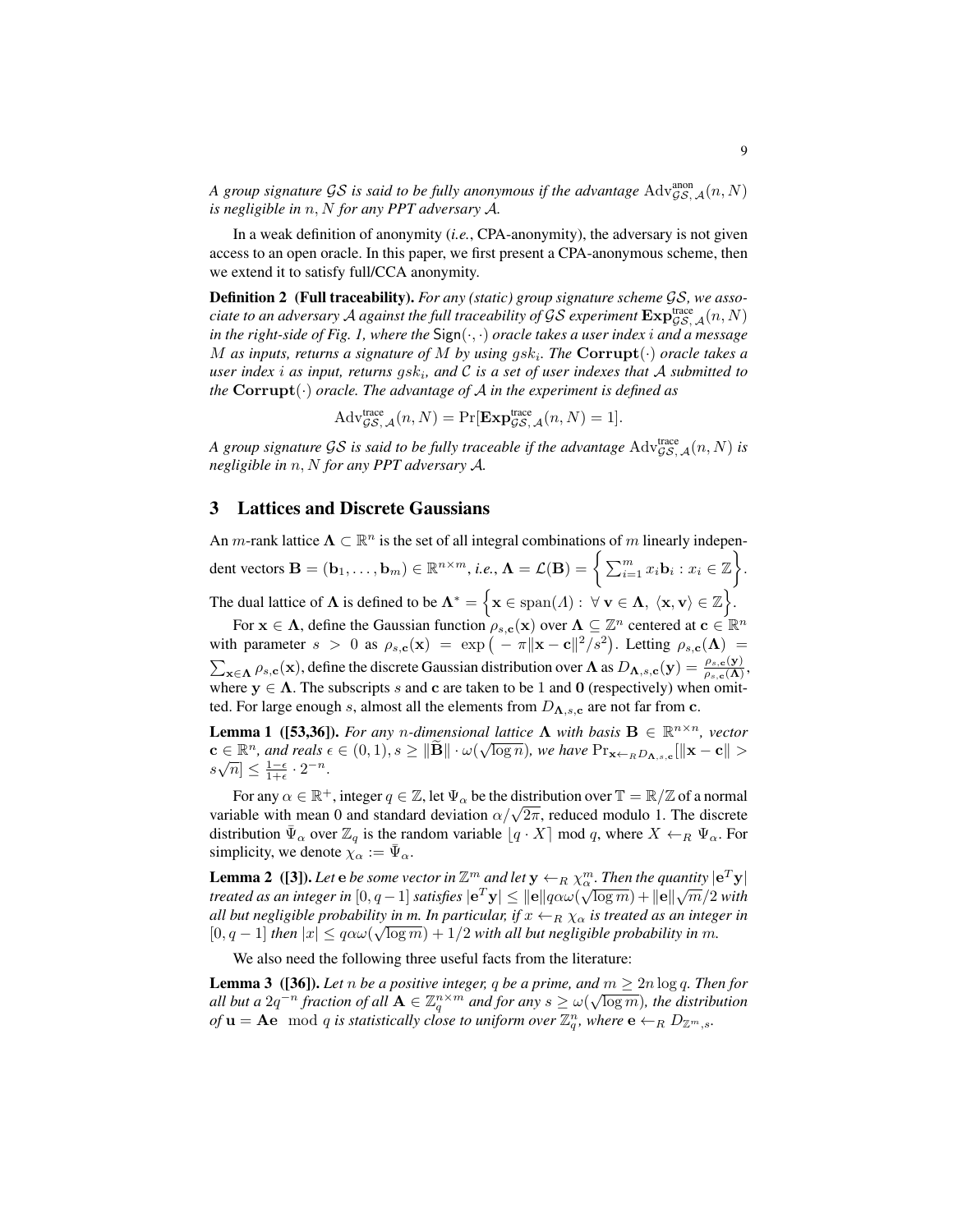#### 3.1 Learning with Errors (LWE) and Small Integer Solutions (SIS)

Let  $n \in \mathbb{Z}^+$  and  $q = q(n)$  be integers,  $\alpha \in \mathbb{R}^+$ ,  $\chi_\alpha$  be some discrete Gaussian distribution over  $\mathbb{Z}_q$ , and  $\mathbf{s} \in \mathbb{Z}_q^n$  be some vector. Define  $A_{\mathbf{s},\chi_\alpha} \subseteq \mathbb{Z}_q^n \times \mathbb{Z}_q$  as the distribution of the variable  $(a, a^T s + x)$ , where  $a \leftarrow_R \mathbb{Z}_q^n$ ,  $x \leftarrow_R \chi_\alpha$ , and all the operations are performed in  $\mathbb{Z}_q$ . For m independent samples  $(\mathbf{a}_1, y_1), \ldots, (\mathbf{a}_m, y_m)$  from  $A_{\mathbf{s}, \chi_\alpha}$ , we denote it in matrix form  $(A, y) \in \mathbb{Z}_q^{n \times m} \times \mathbb{Z}_q^m$ , where  $A = (a_1, \dots, a_m)$  and  $\mathbf{y} = (y_1, \dots, y_m)^T$ . We say that an algorithm solves  $LWE_{q, \chi_{\alpha}}$  if, for randomly chosen  $s \in \mathbb{Z}_q^n$ , given polynomial samples from  $A_{s,\chi_\alpha}$  it outputs s with overwhelming probability. The decisional variant of LWE is that, for a uniformly chosen  $s \leftarrow_R \mathbb{Z}_q^n$ , an algorithm is asked to distinguish  $A_{s,\chi_\alpha}$  from the uniform distribution over  $\mathbb{Z}_q^n\times \mathbb{Z}_q$ (with only polynomial samples). For certain modulus  $q$ , the average-case decisional LWE problem is polynomially equivalent to its worst-case search version [\[57,](#page-23-3)[55,](#page-23-12)[8\]](#page-21-12).

**Proposition 1** ([\[57\]](#page-23-3)). Let  $\alpha = \alpha(n) \in (0,1)$  and let  $q = q(n)$  be a prime such that  $\alpha q > 2\sqrt{n}.$  If there exists an efficient (possibly quantum) algorithm that solves  $LW\!E_{q,\chi_\alpha},$ *then there exists an efficient quantum algorithm for approximating SIVP in the*  $l_2$  *norm, in the worst case, to within*  $\tilde{O}(n/\alpha)$  *factors.* 

The Small Integer Solution (SIS) problem was introduced by Ajtai [\[5\]](#page-20-4), but its name is due to Micciancio and Regev [\[53\]](#page-23-11), who improved Ajtai's connection between SIS and worst-case lattice problems.

**Definition 3 (Small Integer Solution).** *The Small Integer Solution (SIS) problem in*  $l_2$ *norm is: Given an integer q, a uniformly random matrix*  $\mathbf{A} \in \mathbb{Z}_q^{n \times m}$ *, and a real β, find a* non-zero integer vector  $\mathbf{e} \in \mathbb{Z}^m$  such that  $\mathbf{A}\mathbf{e} = \mathbf{0}$  (mod q) and  $\|\mathbf{e}\| \leq \beta$ .

Definition 4 (Inhomogeneous Small Integer Solution). *The Inhomogeneous Small Integer Solution (ISIS) problem in*  $l_2$  *norm is: Given an integer q, a uniformly random matrix*  $A \in \mathbb{Z}_q^{n \times m}$ , a random syndrome  $\mathbf{u} \in \mathbb{Z}_q^n$ , and real  $\beta \in \mathbb{R}$ , find an integer vector  $e \in \mathbb{Z}^m$  *such that*  $Ae = u \pmod{q}$  *and*  $||e|| \leq \beta$ *.* 

The ISIS problem is an inhomogenous variant of SIS. Both problems were shown to be as hard as certain worst-case lattice problems.

<span id="page-9-0"></span>**Proposition 2** ([\[36\]](#page-22-10)). *For any polynomially bounded*  $m, \beta = poly(n)$  *and prime*  $q \ge$  $\beta \cdot \omega(\sqrt{n \log n})$ *, the average-case problems SIS*<sub>q,m, $\beta$  *and ISIS*<sub>q,m, $\beta$  *are as hard as*</sub></sub> *approximating SIVP in the worst case to within certain*  $\gamma = \beta \cdot O(\sqrt{n})$  *factors.* 

## 3.2 q-ary Lattices and Trapdoors

Let  $A \in \mathbb{Z}_q^{n \times m}$  for some positive integers  $n, m$  and  $q$ . Consider the following two integer lattices:

$$
\Lambda_q^{\perp}(\mathbf{A}) = \left\{ \mathbf{e} \in \mathbb{Z}^m \ s.t. \ \mathbf{A}\mathbf{e} = 0 \mod q \right\}
$$

$$
\Lambda_q(\mathbf{A}) = \left\{ \mathbf{y} \in \mathbb{Z}^m \ s.t. \ \exists \mathbf{s} \in \mathbb{Z}^n, \ \mathbf{A}^{\mathbf{T}}\mathbf{s} = \mathbf{y} \mod q \right\}
$$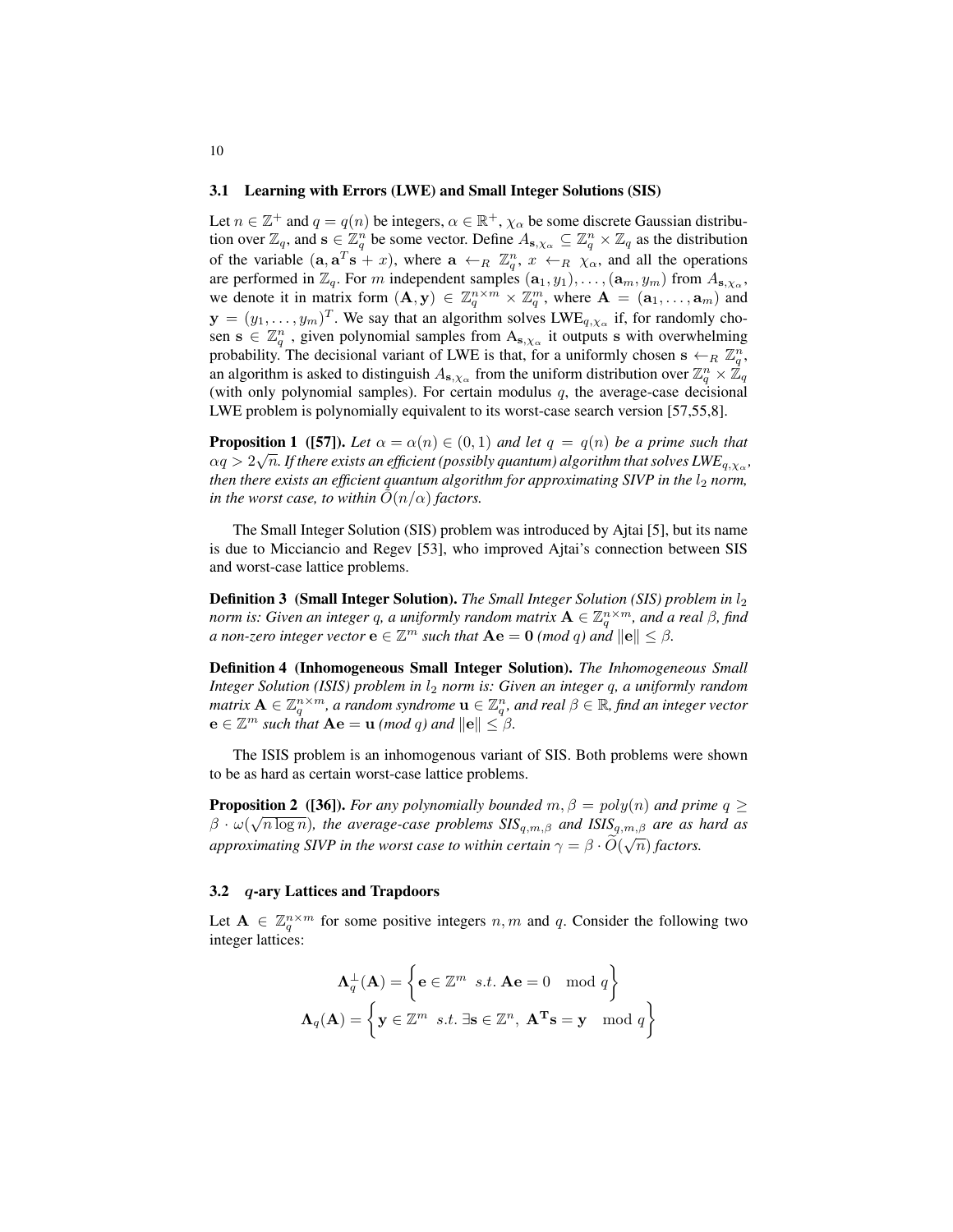The two  $q$ -ary lattices defined above are dual when properly scaled, namely  $\mathbf{\Lambda}^{\perp}_q(\mathbf{A})=$  $q\Lambda_q(A)^*$  and  $\Lambda_q(A) = q\Lambda_q^{\perp}(A)^*$ . Moreover, for any  $h \in \mathbb{Z}_q^*$ , we have:  $\Lambda_q^{\perp}(A) =$  ${\bf \Lambda}_q^{\perp}(h{\bf A}).$ 

In 1999, Ajtai [\[6\]](#page-20-5) showed how to sample an essentially uniform matrix A together with a short basis of  $\Lambda_q^{\perp}(A)$ . This trapdoor generation algorithm has been significantly improved in [\[7,](#page-21-13)[52\]](#page-23-13).

<span id="page-10-1"></span>**Proposition 3** ([\[7\]](#page-21-13)). *For any*  $\delta_0 > 0$ , there is a PPT algorithm TrapGen that, on input *a security parameter n, an odd prime*  $q = poly(n)$ *, and integer*  $m \geq (5 + 3\delta_0)n \log q$ *, outputs a statistically*  $(mq^{-\delta_0 n/2})$ -close to uniform matrix  $A \in \mathbb{Z}_q^{n \times m}$  and a ba*sis*  $T_A \subset \Lambda_q^{\perp}(A)$  *such that with overwhelming probability*  $\|T_A\| \leq O(n \log q)$ *and*  $\|\widetilde{\mathbf{T}}_{\mathbf{A}}\| \leq O(\sqrt{n \log q}) = O(\sqrt{m})$ . In particular, if let  $\delta_0 = \frac{1}{3}$ , we can choose  $m \geq \lceil 6n \log q \rceil$ .

The following proposition is implied by [\[31,](#page-22-14) Lem. 3.2 and Lem. 3.3] which shows that there is an efficient algorithm to extract a random basis for  $(A||B)$  by using a short basis of A such that the new basis statistically hides the information of its input basis.

<span id="page-10-0"></span>Proposition 4 ([\[31\]](#page-22-14)). *There is a PPT algorithm* ExtRndBasis *which takes a matrix*  $\mathbf{A}^{\prime} = (\mathbf{A}||\mathbf{B}) \in \mathbb{Z}_q^{n \times (m+m')}$ , a basis  $\mathbf{T}_\mathbf{A} \in \mathbb{Z}_q^{m \times m}$  of  $\mathbf{\Lambda}_q^{\perp}(\mathbf{A})$ , an arbitrary matrix  $\mathbf{B} \in \mathbb{Z}_q^{n \times m'}$ , and a real  $s \geq ||\widetilde{\mathbf{T}}_{\mathbf{A}}|| \cdot \omega(\sqrt{\log m})$  as inputs, outputs a random basis  $\mathbf{T}_{\mathbf{A}'}$ *of*  $\mathbf{\Lambda}_q^{\perp}(\mathbf{A}')$  *satisfying*  $\|\mathbf{T}_{\mathbf{A}'}\| \leq s(m+m')$  *and*  $\|\widetilde{\mathbf{T}}_{\mathbf{A}'}\| \leq s\sqrt{m+m'}$ .

Equipped with the above proposition, and the proof technique of [\[2,](#page-20-1) Th. 4], we obtain the following useful proposition:

**Proposition 5.** Let  $q > 2, m > n$ , there is a PPT algorithm ExtBasisRight *which takes matrix*  $A' = (C||A||AR + B) \in \mathbb{Z}_q^{n \times (2m+m')}$ , *a uniformly and randomly cho-* $\mathbf{R} \in \{-1,1\}^{m \times m}$ , a basis  $\mathbf{T_B}$  of  $\mathbf{\Lambda}_q^{\perp}(\mathbf{B})$ , arbitrary  $\mathbf{C} \in \mathbb{Z}_q^{n \times m'}$  and a Gaus*sian parameter*  $s > ||\tilde{T}_B|| \cdot \sqrt{m} \omega(\log m)$ , *outputs a basis*  $T_{A'}$  *of*  $\Lambda_q^{\perp}(A')$  *satisfying*  $\|\mathbf{T}_{\mathbf{A}'}\| \leq s(2m + m')$  and  $\|\widetilde{\mathbf{T}}_{\mathbf{A}'}\| \leq s\sqrt{2m + m'}$ .

*Proof.* As shown in the proof of [\[2,](#page-20-1) Th. 4], we can use  $T_B$  to efficiently sample a basis The matrix  $\hat{\mathbf{A}} = (\mathbf{A} \|\mathbf{A}\mathbf{R} + \mathbf{B})$  satisfying  $\|\widetilde{\mathbf{T}}_{\hat{\mathbf{A}}}\| \leq \|\widetilde{\mathbf{T}}_{\mathbf{B}}\| \cdot \sqrt{m} \omega (\sqrt{\log m}),$ then we can apply Proposition [4](#page-10-0) to obtain a basis  $T_A$  for  $A' = (C||\hat{A})$  satisfying  $\|\mathbf{T}_{\mathbf{A}'}\| \leq s\sqrt{2m+m'}$ . Besides, by the property of the ExtRndBasis algorithm, the claim still holds no matter how the (columns of) matrix  $C$  appears in  $A'$ . . —<br>. — П

The following SuperSamp algorithm allows us to sample a random matrix B together with a short basis such that the columns of B lie in a prescribed affine subspace of  $\mathbb{Z}_q^n$ .

<span id="page-10-2"></span>**Proposition 6** ([\[43\]](#page-22-12)). Let  $q > 2, m > \lceil 6n \log q + n \rceil$ , there is a PPT algorithm SuperSamp *which takes matrices*  $\mathbf{A}\in \mathbb{Z}_q^{n\times m}$  and  $\mathbf{C}\in \mathbb{Z}_q^{n\times n}$  as inputs, and outputs *an almost uniform matrix*  $\mathbf{B} \in \mathbb{Z}_q^{n \times m}$  *such that*  $\mathbf{A}\mathbf{B}^T = \mathbf{C}$ , and a basis  $\mathbf{T}_\mathbf{B}$  of  $\mathbf{\Lambda}_q^{\perp}(\mathbf{B})$ *satisfying*  $||\mathbf{T}_B|| \le m^{1.5} \cdot \omega(\sqrt{\log m})$  *and*  $||\mathbf{T}_B|| \le m \cdot \omega(\sqrt{\log m})$ *.*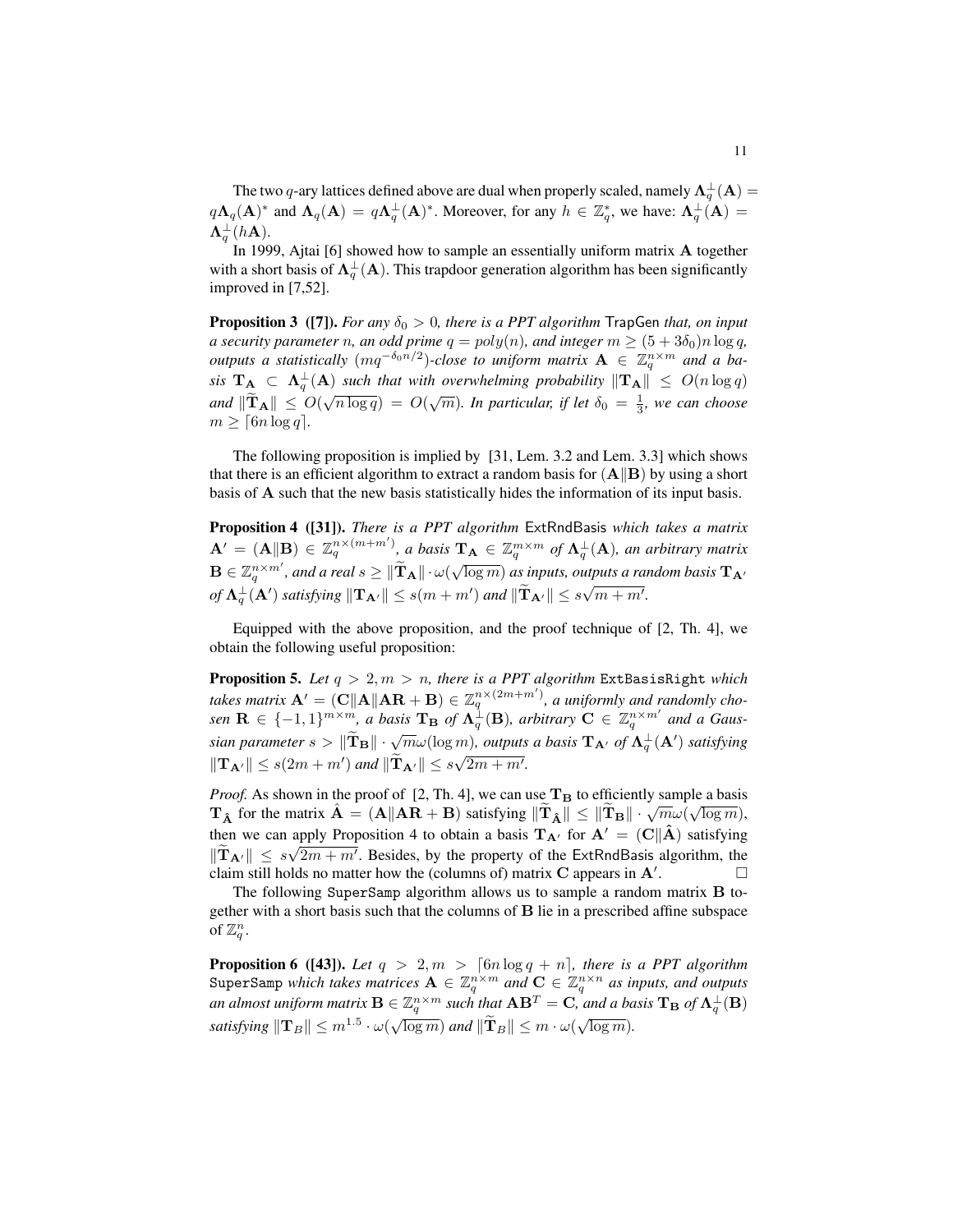Given a basis of  $\Lambda_q^{\perp}(A)$ , there is an efficient algorithm to solve the (I)SIS problem as follows.

**Proposition 7** ([\[36\]](#page-22-10)). *There is a PPT algorithm* SamplePre *that, given a basis* T<sub>A</sub> *of*  $\bar{\Lambda}_{q}^{\perp}(\mathbf{A})$ , a real  $s \geq \|\widetilde{\mathbf{T}}_{\mathbf{A}}\| \cdot \omega(\sqrt{\log m})$  and a vector  $\mathbf{u} \in \mathbb{Z}_{q}^{n}$ , outputs a vector  $\mathbf{e} \backsim D_{\mathbb{Z}^m,s}$  *satisfying*  $\mathbf{A}\mathbf{e} = \mathbf{u}$ *.* 

#### 3.3 Non-interactive Zero-Knowledge Proofs of Knowledge

In 2013, Laguillaumie *et al.* [\[43\]](#page-22-12) adapted the protocol of [\[49,](#page-23-10)[50\]](#page-23-8) to obtain a zeroknowledge proof of knowledge for the ISIS problem in the random oracle model. Concretely, there is a non-interactive zero-knowledge proof of knowledge (NIZKPoK) for the ISIS relations

$$
R_{\text{ISIS}} = \{ (\mathbf{A}, \mathbf{y}, \beta; \mathbf{x}) \in \mathbb{Z}_q^{n \times m} \times \mathbb{Z}_q^n \times \mathbb{R} \times \mathbb{Z}^m : \mathbf{A}\mathbf{x} = \mathbf{y} \text{ and } ||\mathbf{x}|| \leq \beta \}.
$$

In particular, there is a knowledge extractor which, given two valid proofs with the same commitment message but two different challenges, outputs a witness x' satisfying  $\|\mathbf{x}'\| \le O(\beta m^2)$  and  $\mathbf{A}\mathbf{x}' = \mathbf{y}$ . By using the duality between LWE and ISIS, there exists an NIZKPoK for the LWE relation:

$$
R_{\text{LWE}} = \{ (\mathbf{A}, \mathbf{b}, \alpha; \mathbf{s}) \in \mathbb{Z}_q^{n \times m} \times \mathbb{Z}_q^m \times \mathbb{R} \times \mathbb{Z}_q^n : ||\mathbf{b} - \mathbf{A}^T \mathbf{s}|| \le \alpha q \sqrt{m} \}.
$$

Actually, as noted in [\[51\]](#page-23-9), given a random matrix  $\mathbf{A} \in \mathbb{Z}_q^{n \times m}$  such that the columns of **A** generate  $\mathbb{Z}_q^n$  (this holds with overwhelming probability for a uniformly random  $A \in \mathbb{Z}_q^{n \times m}$ ), one can compute a matrix  $G \in \mathbb{Z}_q^{(m-n)\times m}$  such that 1) the columns of G generate  $\mathbb{Z}_q^{m-n}$ ; 2)  $GA^T = 0$ . Thus, to prove  $(A, \mathbf{b}, \alpha; \mathbf{s}) \in R_{LWE}$ , one can or G generate  $\mathbb{Z}_q$ ,  $\mathbb{Z}_p$  GA = 0. Thus, to prove  $(A, b, \alpha, s) \in R_{LWE}$ , one can instead prove the existence of e such that  $||e|| \le \alpha q \sqrt{m}$  and  $Ge = Gb$ . In particular, in the construction of our group signature we need to prove that for given  $(A, b) \in$ If the construction of our group signature we need to prove that for given  $(A, b) \in \mathbb{Z}_q^{n \times m} \times \mathbb{Z}_q^m$ , there exist short vectors  $(e, x)$  such that  $||e|| \leq \alpha q \sqrt{m}$ ,  $||x|| \leq \beta$  and  $\mathbf{b} = \mathbf{A}^T \mathbf{s} + p\mathbf{e} + \mathbf{x}$  for some  $\mathbf{s} \in \mathbb{Z}_q^n$ , where  $p \ge (\alpha q \sqrt{m} + \beta)m^2$ . Similarly, this can also be achieved by proving the existence of short vectors e and x such that  $p\text{Ge} + \text{Gx} =$ be achieved by proving the existence of short vectors e and x such that  $p$ **Ge** + **Gx** = **Gb** using the NIZKPoK for ISIS relations. Formally, denoting  $\gamma = \max(\alpha q \sqrt{m}, \beta)$ , there exists an NIZKPoK for the extended-LWE (eLWE) relations

$$
R_{\text{eLWE}} = \{ (\mathbf{A}, \mathbf{b}, \gamma; \mathbf{s}, \mathbf{e}, \mathbf{x}) \in \mathbb{Z}_q^{n \times m} \times \mathbb{Z}_q^m \times \mathbb{R} \times \mathbb{Z}_q^n \times \mathbb{Z}^{2m} : \\ \mathbf{b} = \mathbf{A}^T \mathbf{s} + p\mathbf{e} + \mathbf{x} \text{ and } ||\mathbf{e}|| \leq \gamma \text{ and } ||\mathbf{x}|| \leq \gamma \}.
$$

# <span id="page-11-0"></span>4 Split-SIS Problems

Given uniformly random matrices  $(A_1, A_2) \in \mathbb{Z}_q^{n \times m} \times \mathbb{Z}_q^{n \times m}$ , integer  $N = N(n)$  and  $\beta = \beta(n)$ , an algorithm solving the split-SIS<sub>q,m,</sub> $\beta$ ,<sub>N</sub> problem is asked to output a tuple  $(\mathbf{x} = (\mathbf{x}_1; \mathbf{x}_2), h) \in \mathbb{Z}^{2m} \times \mathbb{Z}$  such that

$$
- \mathbf{x}_1 \neq 0 \text{ or } h\mathbf{x}_2 \neq 0
$$
  
-  $\|\mathbf{x}\| \leq \beta, h \in [N]$ , and  $\mathbf{A}_1\mathbf{x}_1 + h\mathbf{A}_2\mathbf{x}_2 = 0$ .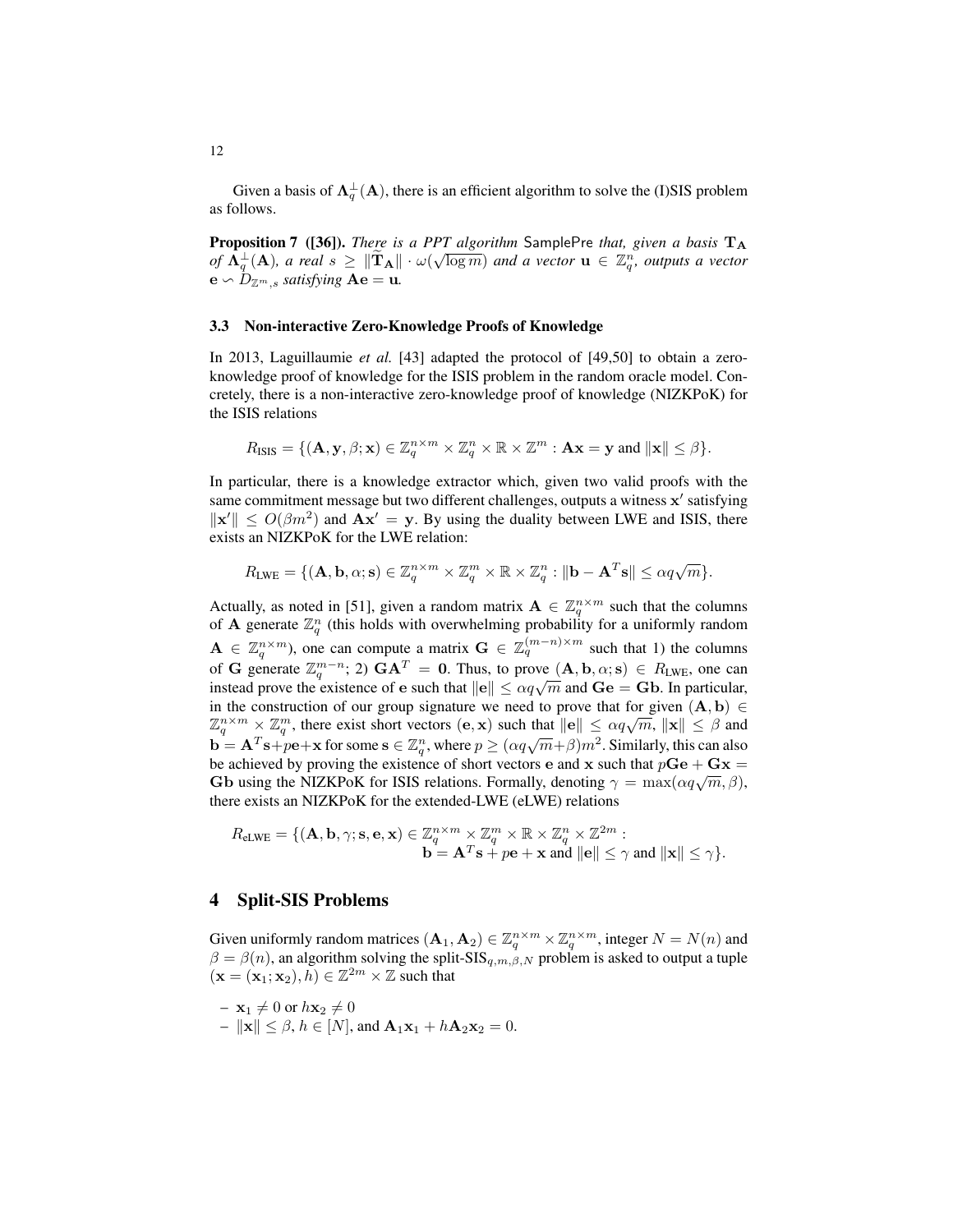Recall that the standard  $\text{SIS}_{q,m',\beta}$  problem asks an algorithm to find a root of the hash function  $f_{\bf A}({\bf x}) = {\bf A}{\bf x} = {\bf 0} \mod q$  for a uniformly chosen matrix  ${\bf A}$  and a "narrow" domain  $\hat{D}_{m',\beta} := \{ \mathbf{x} \in \mathbb{Z}^{m'} : ||\mathbf{x}|| \leq \beta \}$ . While for the split-SIS $_{q,m,\beta,N}$ problem, the algorithm is allowed to "modify" the function by defining  $f_{A}(\mathbf{x}') =$  $\mathbf{A}'\mathbf{x}'$  for  $\mathbf{A}' = (\mathbf{A}_1 || \mathbf{A}_2 \mathbf{x}_2)$  with arbitrarily  $\mathbf{x}_2 \in \hat{D}_{m,\beta}$ , and outputs a root  $\mathbf{x}' =$  $(x_1, h) \in \hat{D}_{m,\beta} \times [N]$ . Intuitively, the split-SIS<sub>q,m, $\beta, N$ </sub> problem is not harder than  $\text{SIS}_{q,2m,\beta}$  problem. Since if  $\mathbf{x} = (\mathbf{x}_1, \mathbf{x}_2)$  is a solution of the  $\text{SIS}_{q,2m,\beta}$  instance  $\mathbf{A} =$  $(A_1||A_2)$ ,  $(x, 1)$  is a solution of the split-SIS<sub>q,m, $\beta$ ,N instance  $(A_1, A_2)$  with  $N \ge 1$ .</sub>

However, for prime  $q = q(n)$ , and  $N = N(n) < q$  of a polynomial in n, we show in the following theorem that the split-SIS<sub>q,m, $\beta$ ,N problem is at least as hard as</sub>  $\text{SIS}_{a,2m,\beta}$ . Thus, the average-case hardness of the split-SIS problem is based on the worst-case hardness of SIVP by Proposition [2.](#page-9-0)

**Theorem 1 (Hardness of Split-SIS Problems).** *For any polynomial*  $m = m(n), \beta = 0$  $\beta(n), N = N(n)$ , and any prime  $q \ge \beta \cdot \omega(\sqrt{n \log n}) > N$ , the split-SIS<sub>q,m, $\beta$ ,N</sub> *problem is polynomially equivalent to SIS*q,2m,β *problem. In particular, the averagecase split-SIS*q,m,β,N *is as hard as approximating the SIVP problem in the worst case to within certain*  $\gamma = \beta \cdot \widetilde{O}(\sqrt{n})$  *factors.* 

*Proof.* The direction from split-SIS<sub>q,m, $\beta$ ,N to SIS<sub>q,2m, $\beta$ </sub> is obvious. We now prove the</sub> other direction. Assume that there is an algorithm A that solves split-SIS<sub>q,m,</sub> $\beta$ ,<sub>N</sub> with probability  $\epsilon$ , we now construct an algorithm B that solves  $\text{SIS}_{q,2m,\beta}$  with probability at least  $\epsilon/N$  (recall that N is a polynomial in n). Formally, given a  $\text{SIS}_{q,2m,\beta}$  instance  $\hat{\mathbf{A}} = (\hat{\mathbf{A}}_1 || \hat{\mathbf{A}}_2) \in \mathbb{Z}_q^{n \times 2m}$ ,  $\beta$  randomly chooses an integer  $h^* \leftarrow_R [N]$ . If  $h^* = 0$ ,  $\beta$ sets  $\mathbf{A} = \hat{\mathbf{A}}$ . Otherwise,  $\mathcal{B}$  sets  $\mathbf{A} = (h^* \hat{\mathbf{A}}_1 || \hat{\mathbf{A}}_2)$ . Since q is a prime and  $N < q$  (*i.e.*,  $h^* \neq 0$  is invertible in  $\mathbb{Z}_q$ ), we have that **A** is uniformly distributed over  $\mathbb{Z}_q^{n \times 2m}$ . Then, B gives  $\mathbf{A} = (\mathbf{A}_1 || \mathbf{A}_2)$  to A, and obtains a solution  $(\mathbf{x} = (\mathbf{x}_1; \mathbf{x}_2), h) \in \mathbb{Z}^{2m} \times [N]$ satisfying  $\mathbf{A}_1 \mathbf{x}_1 + h \mathbf{A}_2 \mathbf{x}_2 = \mathbf{0}$ . If  $h^* \neq h$ ,  $\mathcal B$  aborts. (Since  $h^*$  is randomly chosen from [N], the probability  $Pr[h^* = h]$  is at least 1/N.) Otherwise, B returns  $y = (x_1; 0)$  if  $h^* = 0$ , else returns  $y = x$ . The first claim follows from the fact that  $y \neq 0$ ,  $||y|| \leq \beta$ and  $\overline{Ay} = 0$ . Combining this with Proposition [2,](#page-9-0) the second claim follows.

## 4.1 A Family of Hash functions from Split-SIS Problems

We define a new family of hash functions based on the split-SIS problem, which plays a key role in reducing the sizes of the group public key and the signature in our construc-√ tion. Formally, for integers  $n, m$ , prime q, and polynomial  $\beta = \beta(n) \ge \omega(\sqrt{\log m}),$  $N = N(n) < q$ , we define  $D_{m,\beta} = {\mathbf{x} \leftarrow_R D_{\mathbb{Z}^m,\beta} : ||\mathbf{x}|| \leq \beta \sqrt{m}}$ , and a hash function family  $\mathcal{H}_{n,m,q,\beta,N} = \{f_{\mathbf{A}} : D_{m,\beta,N} \to \mathbb{Z}_q^n \times D_{m,\beta}\}_{\mathbf{A} \in \mathbb{Z}_q^{n \times 2m}}$ , where  $D_{m,\beta,N} := D_{m,\beta} \times D_{m,\beta} \times [N]$ . For index  $\mathbf{A} = (\mathbf{A}_1 || \mathbf{A}_2) \in \mathbb{Z}_q^{n \times 2m}$ , and input  $(x_1, x_2, h) \in D_{m,\beta,N}$ , the hash value  $f_{\mathbf{A}}(x_1, x_2, h) := (\mathbf{A}_1x_1 + h\mathbf{A}_2x_2, x_2) \in$  $\mathbb{Z}_q^n \times D_{m,\beta}$ . In the following, we show three properties of  $\mathcal{H}_{n,m,q,\beta,N}$ , which are useful to construct zero-knowledge proofs for the function in  $\mathcal{H}_{n,m,q,\beta,N}$ .

**Theorem 2** (One-Wayness). *For parameters*  $m > 2n \log q$ ,  $\beta = \beta(n) > 2 \cdot \omega(\sqrt{\log m})$ , *prime*  $q = q(n)$ *, and polynomial*  $N = N(n) < q$ *, if the split-SIS*<sub> $q,m,\sqrt{5m}\beta,N$  *problem*</sub> *is hard, then the family of hash functions*  $\mathcal{H}_{n,m,q,\beta,N}$  *is one-way.*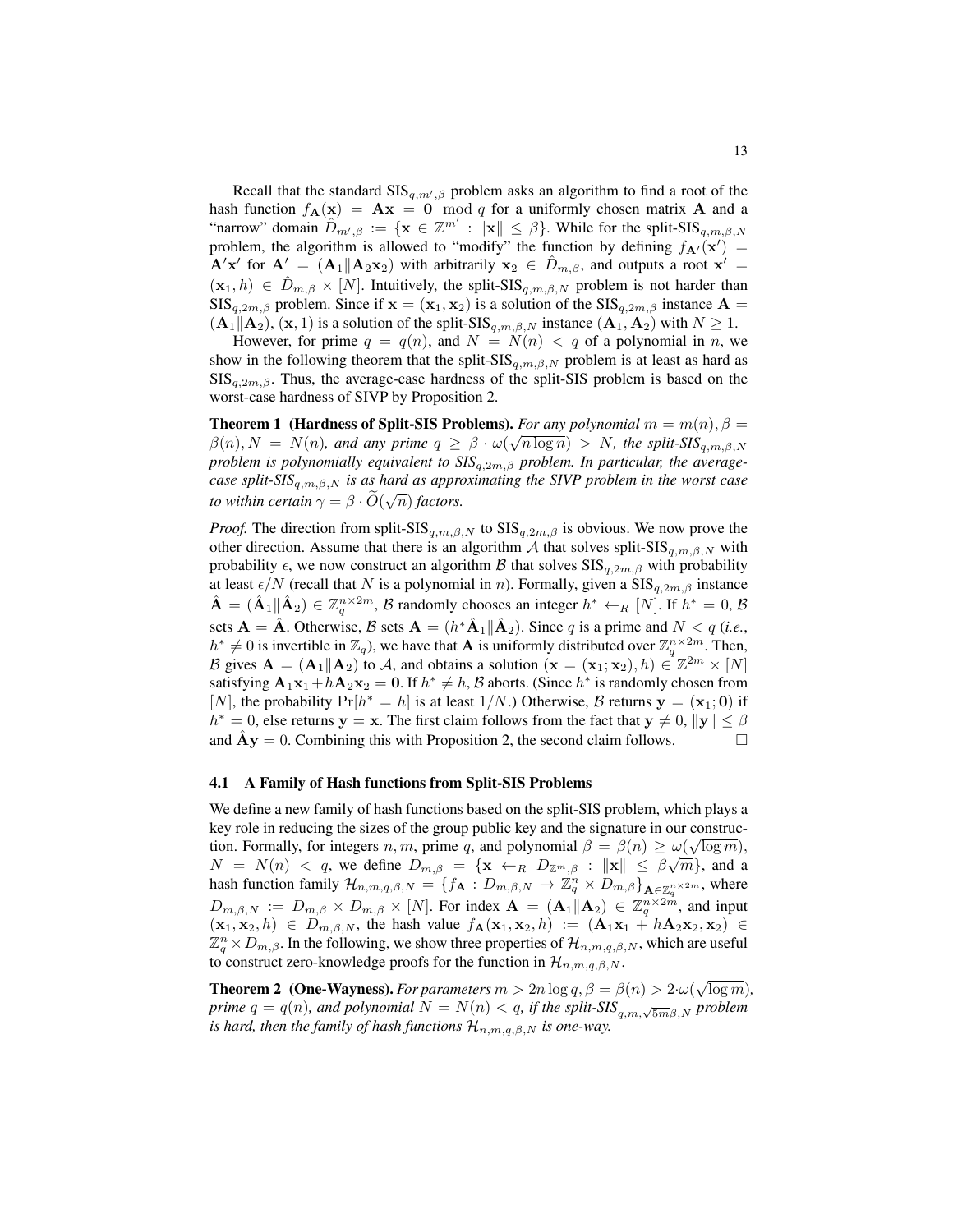*Proof.* Assume that there is an algorithm A that breaks the one-wayness of  $\mathcal{H}_{n,m,q,\beta,N}$ , we construct an algorithm B that solves the split-SIS $_{q,m,\sqrt{5m}\beta,N}$  problem. Actually, given a split-SIS $_{q,m,\sqrt{5m}\beta,N}$  instance  $\mathbf{A} = (\mathbf{A}_1 || \mathbf{A}_2) \in \mathbb{Z}_q^{n \times 2m}$ ,  $\beta$  randomly chooses  $({\bf x}_1,{\bf x}_2) \in D_{\mathbb{Z}^m, \beta} \times D_{\mathbb{Z}^m, \beta}$  and  $h \leftarrow_R [N]$ , and computes  ${\bf y} = f_{\bf A}({\bf x}_1,{\bf x}_2,h)$  $(A_1x_1 + hA_2x_2, x_2)$ . Then, it gives  $(A, y)$  to A, and obtains  $(x'_1, x'_2, h')$  satisfying  $(\mathbf{A}_1\mathbf{x}_1'+h'\mathbf{A}_2\mathbf{x}_2', \mathbf{x}_2') = \mathbf{y}$ . Finally, if  $h \geq h'$ ,  $\mathcal{B}$  outputs  $(\hat{\mathbf{x}}_1, \hat{\mathbf{x}}_2, \hat{h}) = (\mathbf{x}_1 - \mathbf{x}_1', \mathbf{x}_2, h$  $h'$ ). Else, B outputs  $(\hat{\mathbf{x}}_1, \hat{\mathbf{x}}_2, \hat{h}) = (\mathbf{x}_1' - \mathbf{x}_1, \mathbf{x}_2, h' - h)$ .

It is easy to check that  $\mathbf{A}_1 \hat{\mathbf{x}}_1 + \hat{h} \mathbf{A}_2 \hat{\mathbf{x}}_2 = \mathbf{0} \mod q$ ,  $\hat{h} \in [N]$ , and  $\|(\hat{\mathbf{x}}_1; \hat{\mathbf{x}}_2)\| \leq$  $\sqrt{5m\beta}$  with overwhelming probability by the standard tail inequality of the Gaussian distribution  $D_{\mathbb{Z}^m,\beta}$ . We finish this proof by showing that  $Pr[\hat{\mathbf{x}}_1 = \mathbf{0}]$  is negligible in n. Note that A can only obtain the information about  $x_1$  from  $A_1x_1$ . By [\[36,](#page-22-10) Lem. 5.2], this only leaks the distribution  $\mathbf{t} + D_{\mathbf{\Lambda}^{\perp}_{q}(\mathbf{A}_1),\beta,-\mathbf{t}}$  for any  $\mathbf{t}$  satisfying  $\mathbf{A}_1 \mathbf{t} = \mathbf{A}_1 \mathbf{x}_1$ . Namely,  $x_1$  should be uniformly distributed over  $t + D_{\Lambda_q^{\perp}(A_1),\beta,-t}$  from the view of A. Combining this with [\[56,](#page-23-14) Lem. 2.16], we have  $Pr[\mathbf{x}_1 = \mathbf{x}'_1]$  is negligible in *n*. In other words, we have  $Pr[\hat{\mathbf{x}} \neq \mathbf{0}] = 1 - negl(n)$ , which completes the proof.

Since  $f_{\mathbf{A}}(\mathbf{x}_1, \mathbf{0}, h) = f_{\mathbf{A}}(\mathbf{x}_1, \mathbf{0}, 0)$  holds for all  $h \in [N]$ , the function  $\mathcal{H}_{n,m,q,\beta,N}$ with domain  $D_{m,\beta,N} := D_{m,\beta} \times D_{m,\beta} \times [N]$  are not collision-resistant. However, if we slightly restrict the domain of  $\mathcal{H}_{n,m,q,\beta,N}$  to exclude the above trivial case, we can prove that the family of  $\mathcal{H}_{n,m,q,\beta,N}$  is collision-resistant. Formally, we slightly restrict the domain of  $\mathcal{H}_{n,m,q,\beta,N}$  to be  $D'_{m,\beta,N} = \{(\mathbf{x}_1, \mathbf{x}_2, h) \in D_{m,\beta,N} : \mathbf{x}_2 \neq \mathbf{0}\}.$ 

**Theorem 3** (Collision-Resistance). *For parameter*  $m = m(n)$ ,  $\beta = \beta(n)$ , prime  $q =$  $q(n)$ , and polynomial  $N = N(n) < q$ , if the split-SIS $_{q,m,\sqrt{5m}\beta,N}$  problem is hard, then *the family of hash functions*  $\mathcal{H}_{n,m,q,\beta,N}$  *with domain*  $D'_{m,\beta,N}$  *is collision-resistant.* 

*Proof.* Assume there is a PPT algorithm A that can find collisions of  $\mathcal{H}_{n,m,q,\beta,N}$  with non-negligible probability  $\epsilon$ , we construct an algorithm  $\beta$  solving split-SIS $_{q,m,\sqrt{5m}\beta,N}$ with the same probability. Concretely, after obtaining a split-SIS $_{q,m,\sqrt{5m}\beta,N}$  instance  $A = (A_1||A_2)$ , B directly gives A to A, and obtains a pair of collisions  $(x_1, x_2, h) \in$  $D'_{m,\beta,N}$  and  $(\mathbf{x}'_1, \mathbf{x}'_2, h') \in D'_{m,\beta,N}$  satisfying  $(\mathbf{x}_1, \mathbf{x}_2, h) \neq (\mathbf{x}'_1, \mathbf{x}'_2, h')$  and  $f_{\mathbf{A}}(\mathbf{x}_1, h')$  $(\mathbf{x}_2, h) = f_{\mathbf{A}}(\mathbf{x}'_1, \mathbf{x}'_2, h')$ . Note that in this case, we must have  $\mathbf{x}_2 = \mathbf{x}'_2 \neq \mathbf{0}$ . If  $h \ge h'$ , B returns  $(\hat{\mathbf{x}}_1, \hat{\mathbf{x}}_2, \hat{h}) = (\mathbf{x}_1 - \mathbf{x}'_1, \mathbf{x}_2, h - h')$ , else it returns  $(\hat{\mathbf{x}}_1, \hat{\mathbf{x}}_2, \hat{h}) =$  $(x'_1 - x_1, x_2, h' - h)$ . By the assumption that  $(x_1, x_2, h) \neq (x'_1, x'_2, h')$ , the inequality  $(\hat{\mathbf{x}}_1, \hat{h}) \neq \mathbf{0}$  holds in both cases, *i.e.*, we always have  $\hat{\mathbf{x}}_1 \neq \mathbf{0}$  or  $\hat{h}\hat{\mathbf{x}}_2 \neq \mathbf{0}$ . The claim follows from the fact that  $\|(\hat{\mathbf{x}}_1; \hat{\mathbf{x}}_2)\| \le \sqrt{5m}\beta$  and  $\hat{h} \in [N]$ .

Finally, we show that the family of hash functions  $\mathcal{H}_{n,m,q,\beta,N}$  statistically hides its third input.

<span id="page-13-0"></span>**Theorem 4.** Let parameter  $m > 2n \log q$ ,  $\beta = \beta(n) > \omega(\sqrt{\log m})$ , prime  $q = q(n)$ , *and polynomial*  $N = N(n)$ *. Then, for a randomly chosen*  $\mathbf{A} = (\mathbf{A}_1 || \mathbf{A}_2) \in \mathbb{Z}_q^{n \times 2m}$ and arbitrarily  $\mathbf{x}_2$  with norm  $\|\mathbf{x}_2\| \leq \beta\sqrt{m}$ , the statistical distance between the fol*lowing two distributions:*

$$
\{(\mathbf{A}, f_{\mathbf{A}}(\mathbf{x}_1, \mathbf{x}_2, h), h) : \mathbf{x}_1 \leftarrow_R D_{m,\beta}, h \leftarrow_R [N]\}
$$

*and*

$$
\{(\mathbf{A},(\mathbf{u},\mathbf{x}_2),h):\mathbf{u}\leftarrow_R \mathbb{Z}_q^n, h\leftarrow_R [N]\}
$$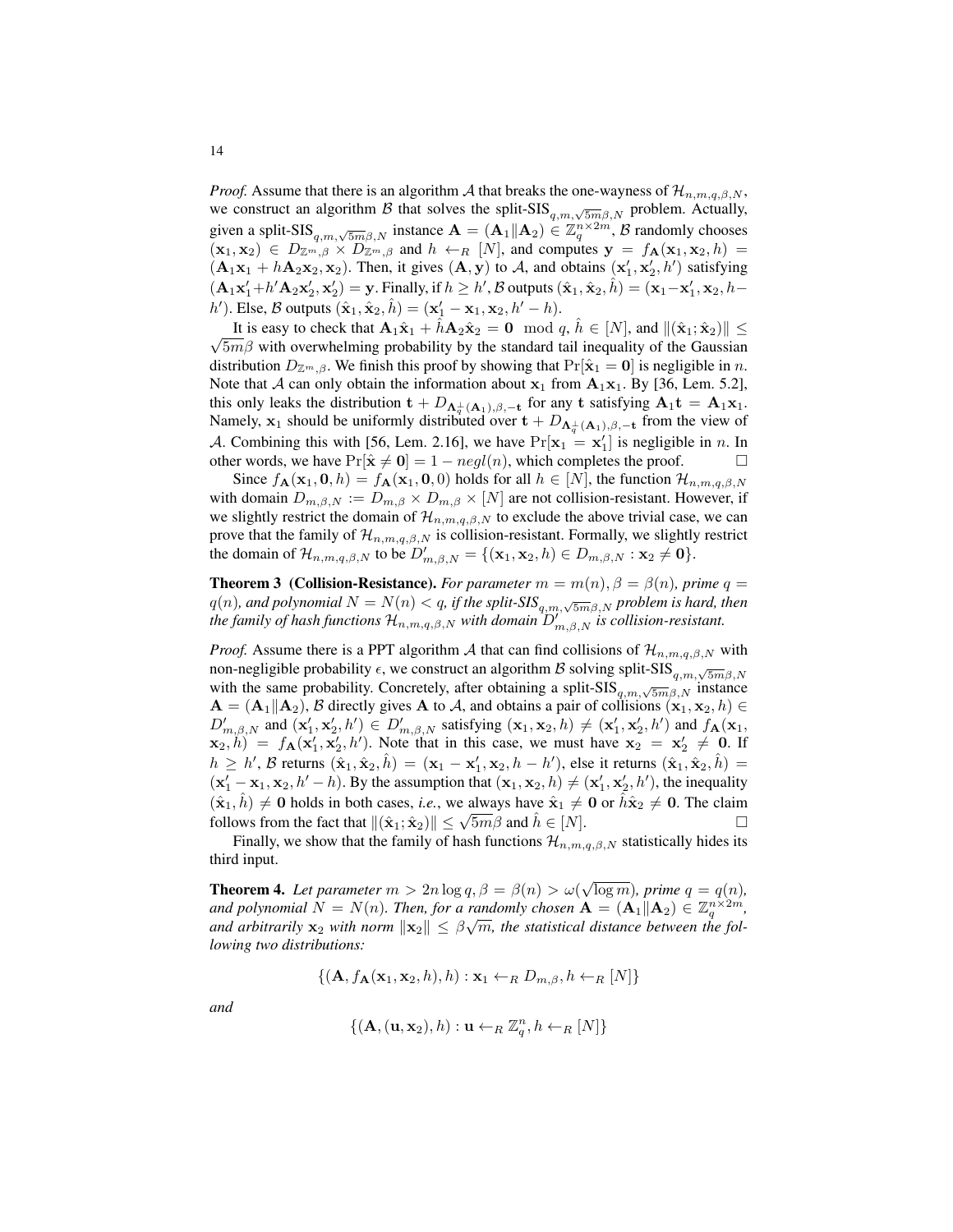*is negligible in* n*.*

*Proof.* Since the second output of  $f_{\mathbf{A}}(\mathbf{x}_1, \mathbf{x}_2, h)$  (*i.e.*,  $\mathbf{x}_2$ ) is independent from the choices of h, we only have to show that, for arbitrarily  $x_2$  and h, the distribution  ${A_1x_1 + hA_2x_2 : x_1 \leftarrow_R D_{m,\beta}}$  is statistically close to uniform over  $\mathbb{Z}_q^n$ . Actually, using the fact that  $\beta \ge \omega(\sqrt{\log m})$  together with Lemma [3,](#page-8-1) we have that the distribution of  $\mathbf{A}_1 \mathbf{x}_1$  is statistically close to uniform over  $\mathbb{Z}_q^n$  when  $\mathbf{x}_1 \leftarrow_R D_{\mathbb{Z}^m,\beta}$ . The claim of this theorem follows from the fact that the statistical distance between  $D_{\mathbb{Z}^m,\beta}$ and  $D_{m,\beta}$  is negligible, and that the distribution  $\{ \mathbf{u} + h\mathbf{A}_2\mathbf{x}_2 : \mathbf{u} \leftarrow_R \mathbb{Z}_q^n \}$  is exactly the uniform distribution over  $\mathbb{Z}_q^n$  for arbitrary  $\mathbf{x}_2 \in D_{m,\beta}, h \in [N]$ .

## <span id="page-14-0"></span>4.2 Zero-Knowledge Proof of Knowledge for the Hash Functions

In this subsection, we present a proof of knowledge protocol for the family of hash functions  $\mathcal{H}_{n,m,q,\beta,N}$ . Concretely, given a matrix  $\mathbf{A} = (\mathbf{A}_1 || \mathbf{A}_2)$ , a vector  $\mathbf{y} = (\mathbf{y}_1, \mathbf{y}_2) \in \mathbb{R}^n$  $\mathbb{Z}_q^n \times \mathbb{Z}^m$  with  $0 < ||\mathbf{y}_2|| \leq \beta \sqrt{m}$ , the prover can generate a proof of knowledge of  $\mathbb{X}_q \times \mathbb{Z}$  with  $0 \le ||y_2|| \le |y\sqrt{n}$ , the prover can generate a proof of knowledge of  $\mathbf{x} = (\mathbf{x}_1, \mathbf{x}_2, h) \in \mathbb{Z}^{2m+1}$  satisfying  $||\mathbf{x}_1|| \le |y\sqrt{m}$ ,  $h \in [N]$  and  $f_{\mathbf{A}}(\mathbf{x}_1, \mathbf{x}_2, h) =$  $(Ax_1 + hA_2x_2, x_2) = y$ . Since  $x_2$  must be equal to  $y_2$ , the protocol is actually a proof of knowledge for the relation

$$
R_{split\text{-SIS}} = \{ (\mathbf{A}, \mathbf{y}, \beta, N; \mathbf{x}_1, h) \in \mathbb{Z}_q^{n \times 2m} \times (\mathbb{Z}_q^n \times \mathbb{Z}^m) \times \mathbb{R} \times \mathbb{Z} \times \mathbb{Z}^m \times \mathbb{Z} : \mathbf{A}_1 \mathbf{x}_1 + h\mathbf{A}_2 \mathbf{y}_2 = \mathbf{y}_1, ||\mathbf{x}_1|| \leq \beta \sqrt{m} \text{ and } h \in [N] \}.
$$

Intuitively, we can adapt a variant of the protocols for ISIS relations in [\[49](#page-23-10)[,50](#page-23-8)[,43\]](#page-22-12) for our purpose, since one can rewrite  $y_1 = A_1x_1 + hA_2y_2 = (A_1||A_2y_2)(x_1; h)$ . However, this may not work when  $N \gg \beta$ . Since the basic idea of [\[49](#page-23-10)[,50](#page-23-8)[,43\]](#page-22-12) is to use randomness from a "large width" distribution (compared to the distribution of the witness) to hide the distribution of the witness, the width of the randomness distribution should be sufficiently larger than  $N$  in our case, which might lead to a proof without soundness guarantee.

Fortunately, we can borrow the "bit-decomposition" technique from [\[23](#page-21-14)[,22](#page-21-15)[,24\]](#page-21-16) to deal with large N. The idea is to decompose  $h \in [N]$  into a vector of small elements, and then prove the existence of such a vector for h. Formally, for any  $h \in [N]$ , we compute the representation of h in base  $\bar{\beta} = \lfloor \beta \rfloor$ , namely, a  $\ell$ -dimension vector  $v_h$  =  $(v_0, \ldots, v_{\ell-1}) \in \mathbb{Z}^{\ell}$  such that  $0 \leq v_i \leq \beta - 1$  and  $h = \sum_{i=0}^{\ell-1} v_i \overline{\beta}^i$ , where  $\ell =$  $\lceil \log_{\bar{\beta}} N \rceil$ . Denote  $\mathbf{b} = \mathbf{A}_2 \mathbf{y}_2$ , compute  $\mathbf{D} = (\mathbf{b}, \bar{\beta} \mathbf{b}, \dots, \bar{\beta}^{\ell-1} \mathbf{b}) \in \mathbb{Z}_q^{n \times \ell}$ . It is easy to check that for any vector  $\mathbf{e} \in \mathbb{Z}^{\ell}$ , there exists a  $h' \in \mathbb{Z}_q$  such that  $\mathbf{De} = h' \mathbf{b}$ mod q. ( $h' \in \mathbb{Z}_q$  is unique if  $\mathbf{b} \neq \mathbf{0}$ .) In particular, we have that  $\mathbf{y}_1 = \hat{\mathbf{A}}\hat{\mathbf{x}}$ , where  $\hat{\mathbf{A}} = (\mathbf{A}_1 \| \mathbf{D}) \in \mathbb{Z}_q^{n \times (m+\ell)}, \hat{\mathbf{x}} = (\mathbf{x}_1; \mathbf{v}_h) \in \mathbb{Z}^{m+\ell}$  and  $\|\hat{\mathbf{x}}\| \leq \beta$  $\beta\sqrt{m} + \ell$ . Since  $\bar{\beta} > 2$ and N is a polynomial in n, we have  $\ell \ll m$  and  $\|\hat{\mathbf{x}}\| < \eta = \beta\sqrt{2m}$ .

We first present a  $\Sigma$ -protocol for the function family  $\mathcal{H}_{n,m,q,\beta,N}$ , which repeats a basic protocol with single-bit challenge  $t = \omega(\log n)$  times in parallel. As in [\[50](#page-23-8)[,43\]](#page-22-12), the basic protocol makes use of the rejection sampling technique to achieve zeroknowledge. Formally, let  $\gamma = \eta \cdot m^{1.5}$ , denote  $\zeta(\mathbf{z}, \mathbf{y}) = 1 - \min(\frac{D_{Z^m+\ell, \gamma}(\mathbf{z})}{M \cdot D_{Z^m+\ell, \gamma}(\mathbf{z})})$  $\frac{L_{\mathbb{Z}^{m+\ell},\gamma}(\mathbf{z})}{M_l \cdot D_{\mathbb{Z}^{m+\ell},\mathbf{y},\gamma}(\mathbf{z})}, 1),$ where  $y, z \in \mathbb{Z}^{m+\ell}$ , and the constant  $M_l \leq 1 + O(\frac{1}{m})$  is set according to Lemma 4.5 in [\[50\]](#page-23-8), the protocol is depicted in Fig [2.](#page-15-1)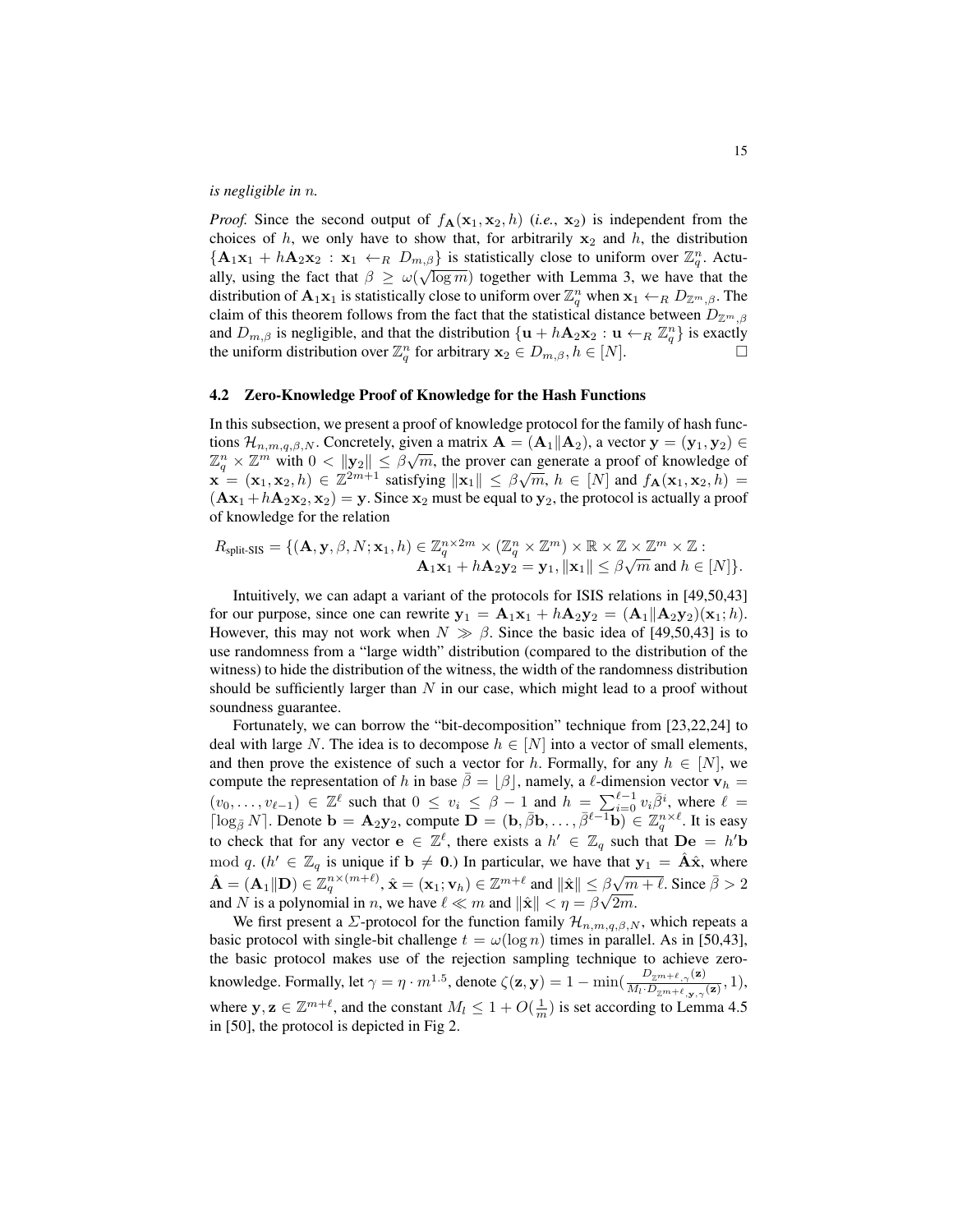Prover  
\n
$$
\begin{array}{ll}\n\text{Prove} & \text{Verifier} \\
\text{Private input: } \hat{\mathbf{x}} \in \mathbb{Z}^{m+\ell} \\
\text{For } i \in \{0, \ldots, t-1\} \\
\mathbf{e}_i \leftarrow_R D_{\mathbb{Z}^m + \ell, \gamma} \\
\mathbf{u}_i = \hat{\mathbf{A}} \mathbf{e}_i \\
\text{Set } \mathbf{z}_i = \bot \text{ with probability } \zeta(\mathbf{z}_i, c_i \hat{\mathbf{x}}) \\
\hline\n\mathbf{z} = (\mathbf{z}_0, \ldots, \mathbf{z}_{t-1}) \\
\hline\n\mathbf{z}_i = \mathbf{e}_i + c_i \hat{\mathbf{x}} \\
\text{Set } \mathbf{z}_i = \bot \text{ with probability } \zeta(\mathbf{z}_i, c_i \hat{\mathbf{x}}) \\
\hline\n\mathbf{z} = (\mathbf{z}_0, \ldots, \mathbf{z}_{t-1}) \\
\hline\n\mathbf{z} = (\mathbf{z}_0, \ldots, \mathbf{z}_{t-1}) \\
\hline\n\mathbf{z} = (\mathbf{z}_0, \ldots, \mathbf{z}_{t-1}) \\
\hline\n\mathbf{z} = (\mathbf{z}_0, \ldots, \mathbf{z}_{t-1}) \\
\hline\n\mathbf{z} = (\mathbf{z}_0, \ldots, \mathbf{z}_{t-1}) \\
\hline\n\mathbf{z} = (\mathbf{z}_0, \ldots, \mathbf{z}_{t-1}) \\
\hline\n\mathbf{z} = (\mathbf{z}_0, \ldots, \mathbf{z}_{t-1}) \\
\hline\n\mathbf{z} = (\mathbf{z}_0, \ldots, \mathbf{z}_{t-1}) \\
\hline\n\mathbf{z} = (\mathbf{z}_0, \ldots, \mathbf{z}_{t-1}) \\
\hline\n\mathbf{z} = (\mathbf{z}_0, \ldots, \mathbf{z}_{t-1}) \\
\hline\n\mathbf{z} = (\mathbf{z}_0, \ldots, \mathbf{z}_{t-1}) \\
\hline\n\mathbf{z} = (\mathbf{z}_0, \ldots, \mathbf{z}_{t-1}) \\
\hline\n\mathbf{z} = (\mathbf{z}_0, \ldots, \mathbf{z}_{t-1}) \\
\hline\n\mathbf{z} = (\mathbf{z}_0, \ldots, \mathbf{z}_{t-1}) \\
\h
$$

#### <span id="page-15-1"></span>Fig. 2.  $\Sigma$ -protocol for  $R_{\text{split-SIS}}$

By [\[50,](#page-23-8) Th. 4.6], we have  $Pr[\mathbf{z}_i \neq \bot] \approx \frac{1}{M_l} = 1 - O(\frac{1}{m})$  for each  $i \in \{0, \ldots, t-1\}$ . In addition,  $Pr[\|\mathbf{z}_i\| \leq 2\gamma]$ √  $\boxed{m + \ell \mid \mathbf{z}_i \neq \bot] = 1 - negl(m)$  by [\[50,](#page-23-8) Lem. 4.4]. A simple calculation shows that the completeness error of the protocol is at most  $2^{-\Omega(t)}$ (when m is sufficiently large,  $e.g., m > 100$ ). Besides, the protocol has the property of special Honest-Verifier Zero Knowledge (HVZK). Namely, given a challenge  $c_i$ , there exists a simulator S that outputs a distribution  $(\mathbf{u}_i, c_i, \mathbf{z}_i)$  statistically close to the real transcript distribution. Concretely, S first chooses  $z_i \leftarrow_R D_{\mathbb{Z}^{m+\ell},\gamma}$ , and computes  $\mathbf{u}_i = \hat{\mathbf{A}} \mathbf{z}_i - c_i \mathbf{y}_1 \mod q$ . Then, it sets  $\mathbf{z}_i = \perp$  with probability  $1 - \frac{1}{M_l}$ , and outputs  $(\mathbf{u}_i, c_i, \mathbf{z}_i)$ . By Theorem [4,](#page-13-0) the term  $\hat{\mathbf{A}} \mathbf{z}_i \text{ ( mod } q)$  is statistically close to uniform over  $\mathbb{Z}_q^n$ , thus the distribution of  $\mathbf{u}_i$  is statistically close to that in the real proof. More-over, by [\[50,](#page-23-8) Th. 4.6], the distribution of  $z_i$  is also statistically close to that in the real transcripts.

Finally, since the binary challenges (*i.e.*, c ) are used, the above protocol has the property of special soundness. Actually, given two transcripts  $(\mathbf{U}, \mathbf{c}, \mathbf{Z})$  and  $(\mathbf{U}, \mathbf{c}', \mathbf{Z}')$ with distinct challenges  $c \neq c'$ , one can extract a "weak" witness  $x' = z_i - z'_i$  for some *i* satisfying  $\hat{\mathbf{A}} \mathbf{x}' = \mathbf{y}_1$  and  $\|\mathbf{x}'\| \le 4\gamma\sqrt{2m}$ .

Applying the "Fiat-Shamir Heuristic" [\[34\]](#page-22-18) in a standard way, one can obtain an NIZKPoK by computing  $\mathbf{c} = H(\rho, \mathbf{U})$ , where  $H : \{0,1\}^* \to \{0,1\}^t$  is modeled as a random oracle, and  $\rho$  represents all the other auxiliary inputs,  $e.g.,$  a specified message M to be signed. Finally, due to the nice property of  $\Sigma$ -protocol, one can easily combine the protocol to prove EQ-relation, OR-relation, and AND-relation, we omit the details.

# <span id="page-15-0"></span>5 A Simple and Efficient Group Signature from Lattices

In this section, we present our CPA-anonymous lattice-based group signature, which can be easily extended to support CCA anonymity by replacing the underlying encryption with a CCA one. We defer the full-anonymous scheme to the full version.

16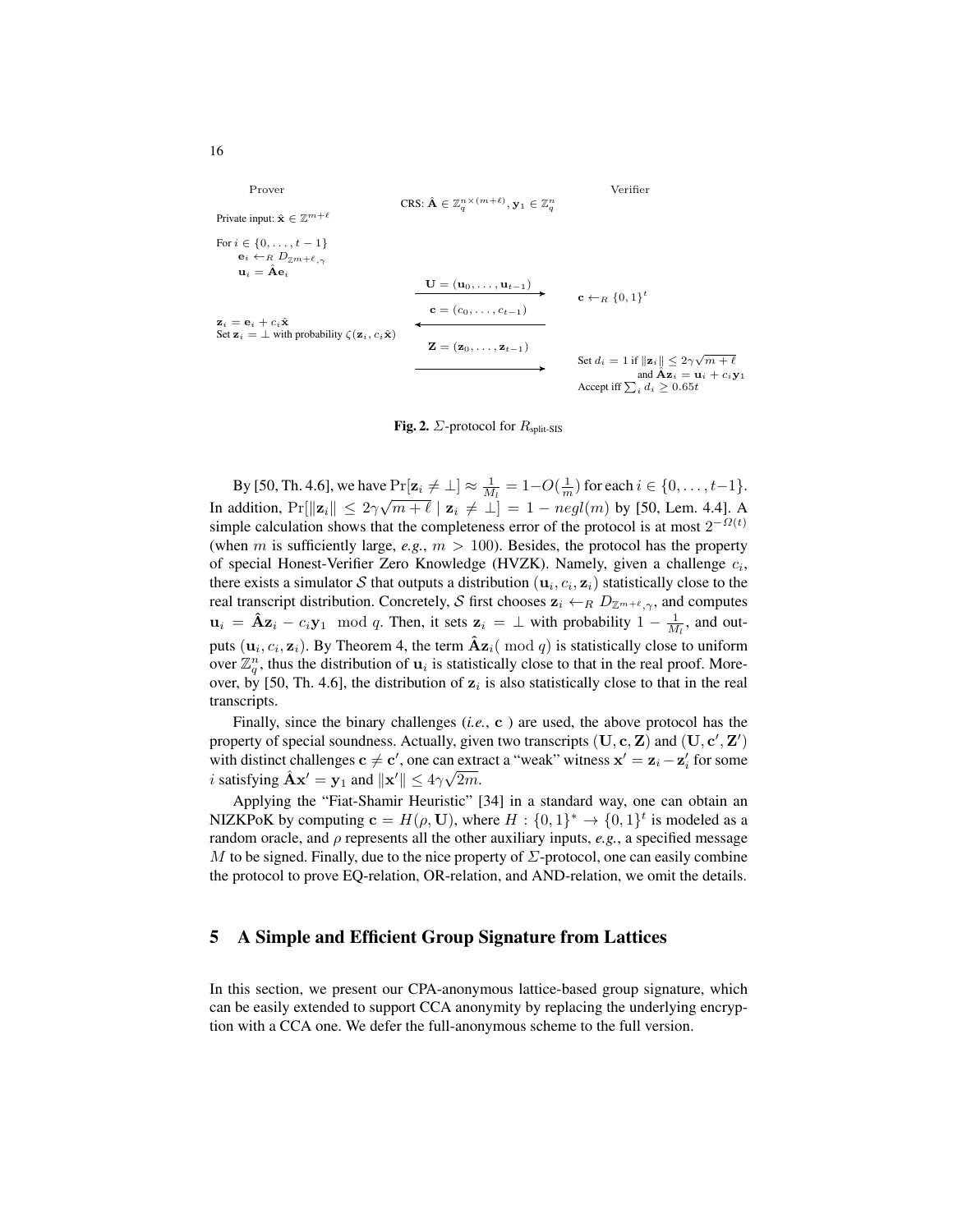#### 5.1 Our Construction

<span id="page-16-0"></span>Assume that the security parameter is n, and  $\delta$  is a real such that  $n^{1+\delta} > [(n+1) \log q +$ n, all other parameters  $m, s, \alpha, \beta, \eta, p, q$  are determined as follows:

$$
m = 6n^{1+\delta}
$$
  
\n
$$
s = m \cdot \omega(\log m)
$$
  
\n
$$
\beta = s\sqrt{2m} \cdot \omega(\sqrt{\log 2m}) = m^{1.5} \cdot \omega(\log^{1.5} m)
$$
  
\n
$$
p = m^{2.5}\beta = m^4 \cdot \omega(\log^{1.5} m)
$$
  
\n
$$
q = m^2 \cdot \max(p m^{2.5} \cdot \omega(\log m), 4N) = m^{2.5} \max(m^6 \cdot \omega(\log^{2.5} m), 4N)
$$
  
\n
$$
\alpha = 2\sqrt{m}/q
$$
  
\n
$$
\eta = \max(\beta, \alpha q)\sqrt{m} = m^2 \cdot \omega(\log^{1.5} m)
$$
\n(1)

Now, we present our group signature  $\mathcal{GS} =$  (KeyGen, Sign, Verify, Open):

- KeyGen $(1^n, 1^N)$ : Take the security parameter n and the maximum number N of group members as inputs, set an integer  $m \in \mathbb{Z}$ , primes  $p, q \in \mathbb{Z}$ , and  $s, \alpha, \beta, \eta \in \mathbb{R}$ as above, and choose a hash function  $H: \{0,1\}^* \to \{0,1\}^t$  (modeled as random oracle) for the NIZKPoK proof, where  $t = \omega(\log n)$ . Then, the algorithm proceeds as follows:
	- 1. Compute  $(A_1, T_{A_1}) \leftarrow$  TrapGen $(n, m, q)$ , and randomly choose  $A_{2,1}, A_{2,2}$  $\leftarrow_R \overline{\mathbb{Z}_q^{n \times m}}.$
	- 2. Compute  $(\mathbf{B}, \mathbf{T_B}) \leftarrow$  SuperSamp $(n, m, q, \mathbf{A}_1, \mathbf{0})$ .
	- 3. For  $j = 1, ..., N$ , define  $\overline{A}_{j} = (\overline{A}_{1}||\overline{A}_{2,1} + j\overline{A}_{2,2})$ , extract a basis  $T_{\overline{A}_{j}} \leftarrow$ ExtRndBasis( $\bar{\mathbf{A}}_j$ ,  $\mathbf{T}_{\mathbf{A}_1}$ , s) such that  $\|\widetilde{\mathbf{T}}_{\bar{\mathbf{A}}_j}\| \leq s\sqrt{2m}$ .
	- 4. Define the group public key  $ppk = {\mathbf{A}_1, \mathbf{A}_{2,1}, \mathbf{A}_{2,2}, \mathbf{B}}$ , the group manager secret key  $gmsk = T_B$ , and the group member's secret keys  $gsk = {gsk_j = q}$  $\{\mathbf{T}_{\bar{\mathbf{A}}_j}\}_{j\in\{1,...,N\}}$
- Sign( $gpk, gsk_j, M$ ): Take the group public key  $gpk = {\mathbf{A}_1, \mathbf{A}_{2,1}, \mathbf{A}_{2,2}, \mathbf{B}}$ , the j-th user's secret key  $gsk_j = \mathbf{T}_{\bar{\mathbf{A}}_j}$ , and a message  $M \in \{0,1\}^*$  as inputs, proceed as follows:
	- 1. Compute  $(\mathbf{x}_1, \mathbf{x}_2) \leftarrow$  SamplePre $(\overline{\mathbf{A}}_j, \mathbf{T}_{\overline{\mathbf{A}}_j}, \beta, \mathbf{0})$ , where  $\mathbf{x}_1, \mathbf{x}_2 \in D_{\mathbb{Z}^m, \beta}$ .
	- 2. Choose  $\mathbf{s} \leftarrow_R \mathbb{Z}_q^n, \mathbf{e} \leftarrow_R \chi_\alpha$ , and compute

$$
\mathbf{c} = \mathbf{B}^T \mathbf{s} + p\mathbf{e} + \mathbf{x}_1
$$

- 3. Generate a NIZKPoK proof  $\pi_1$  of  $(s, e, x_1)$  such that  $(B, c, \eta; s, e, x_1) \in$  $R_{\text{eLWE}}$ .
- <span id="page-16-1"></span>4. Let  $\bar{\beta} := [\beta]$  and  $\ell = [\log_{\bar{\beta}} N]$ , define  $\mathbf{b} = \mathbf{A}_{2,2}\mathbf{x}_2$ , and  $\mathbf{D} = (\mathbf{b}, \bar{\beta}\mathbf{b}, \dots, \bar{\beta}\mathbf{b})$  $\bar{\beta}^{\ell-1}$ b) ∈  $\mathbb{Z}_q^{n\times \ell}$ . Generate a NIZKPoK  $\pi_2$  of  $\mathbf{x}_1, \mathbf{e}$ , and  $\mathbf{v}_j = (v_0, \dots, v_{\ell-1}) \in$  $\mathbb{Z}_{\bar{\beta}}^{\ell}$  of  $j \in [\hat{N}]$  such that,

$$
\mathbf{A}_1 \mathbf{c} + \mathbf{A}_{2,1} \mathbf{x}_2 = (p\mathbf{A}_1)\mathbf{e} - \mathbf{D}\mathbf{v}_j, \text{ and} \n\mathbf{A}_1 \mathbf{c} = (p\mathbf{A}_1)\mathbf{e} + \mathbf{A}_1 \mathbf{x}_1
$$
\n(2)

where the challenge is computed by  $H(c, x_2, \pi_1, M, Com)$ , and Com is the commitment message for the NIZKPoK proof of  $\pi_2$ . (Note that the proof, *i.e.*,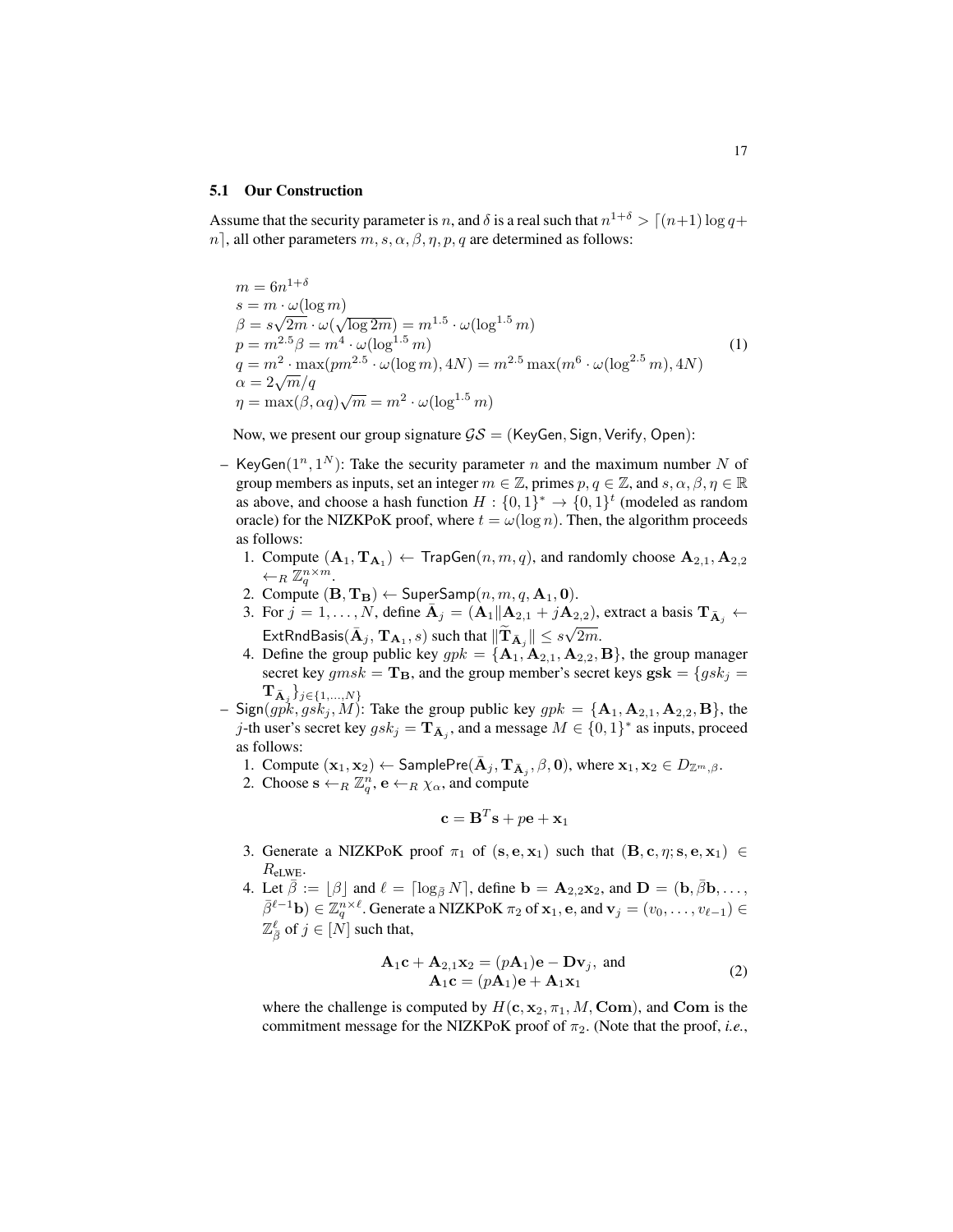$\pi_2$ , is actually a standard composition of our protocol in Section [4.2](#page-14-0) and the protocol for  $R_{\text{ISS}}$  [\[43](#page-22-12)[,50\]](#page-23-8) according to the nice property of the underlying  $\Sigma$ protocol. More discussions are given in the full version.)

- 5. Output the signature  $\sigma = (\mathbf{c}, \mathbf{x}_2, \pi_1, \pi_2)$ .
- 5. Output the signature  $\sigma = (c, x_2, \pi_1, \pi_2)$ .<br>
− Verify(*gpk*, *M*, *σ*): Parse  $\sigma = (c, x_2, \pi_1, \pi_2)$ , return 1 if  $||x_2|| \leq \beta \sqrt{m}$ , **A**<sub>2,2</sub>**x**<sub>2</sub> ≠ 0, and the proofs  $\pi_1, \pi_2$  are valid, else return 0.
- Open(gpk, gmsk, M,  $\sigma$ ): Parse gpk = { $A_1, A_{2,1}, A_{2,2}, B$ } and gmsk =  $T_B$ , compute  $x_1$  by decrypting c using  $T_B$ . Then, compute  $y_0 = A_{2,2}x_2$  and  $y_1 =$  $-{\bf A}_1{\bf x}_1 - {\bf A}_{2,1}{\bf x}_2$ . If  ${\bf y}_0 \neq {\bf 0}$  and there is a  $j \in \mathbb{Z}_q^*$  such that  ${\bf y}_1 = j \cdot {\bf y}_0 \mod q$ , output j, else output  $\perp$ .

*Remark 1.* One can decrypt c by first computing  $\mathbf{T}_{\mathbf{B}}^T \cdot \mathbf{c} = \mathbf{T}_{\mathbf{B}}^T (p \mathbf{e}_1 + \mathbf{x}_1) \mod q$ . If  $\|\mathbf{T}_{\mathbf{B}}^T(p\mathbf{e} + \mathbf{x}_1)\|_{\infty} < q/2$ , one can expect that  $\mathbf{T}_{\mathbf{B}}^T(p\mathbf{e} + \mathbf{x}_1) = (\mathbf{T}_{\mathbf{B}}^T \mathbf{c} \mod q)$  holds over Z. Thus,  $\hat{\mathbf{x}} = (p\mathbf{e} + \mathbf{x}_1)$  can be solved by using Gaussian elimination over Z since  $T_{\mathbf{B}} \in \mathbb{Z}^{m \times m}$  is full-rank. Finally,  $x_1 = \hat{x} \mod p$  can be successfully recovered if  $\|\mathbf{x}_1\|_{\infty} < p/2.$ 

For the correctness of our group signature scheme, we have the following theorem.

**Theorem 5.** Assume *n* is the security parameter, and all other parameters  $m, s, \alpha, \beta$ , η, p, q *are functions of* n *defined as in [\(1\)](#page-16-0), where* p, q *are primes. Then, the group signature* GS *is correct, and the group public key and the signature have bit-length* 4nm log q *and*  $O(tm \log q)$ *, respectively, where*  $t = \omega(\log n)$ *.* 

*Proof.* Since we set  $m = 6n^{1+\delta} > \lceil 6n \log q + n \rceil$ , the two algorithms TrapGen and SuperSamp can work correctly with overwhelming probability. In particular, we have  $\|\tilde{\mathbf{T}}_{\mathbf{A}_1}\| \le O(\sqrt{m})$ , and  $\|\mathbf{T}_{\mathbf{B}}\| \le m^{1.5} \cdot O(\sqrt{\log m})$  by Proposition [3](#page-10-1) and Proposition [6.](#page-10-2) By Proposition [4,](#page-10-0) we have  $\|\mathbf{T}_{\bar{\mathbf{A}}_j}\| \leq s\sqrt{2m}$  for all  $i \in \{1, ..., N\}$  with overwhelming probability. Since the group public key only contains four matrices over  $\mathbb{Z}_q^{n \times m}$ , it has bit-size  $4nm \log q = O(nm \log q)$ . √

For the Sign algorithm, since  $\beta = s$  $\overline{2m} \cdot \omega(\sqrt{\log 2m}) \geq \|\widetilde{\mathbf{T}}_{\bar{\mathbf{A}}_j}\| \cdot \omega(\sqrt{\log 2m}),$ we have  $\mathbf{x}_1, \mathbf{x}_2 \sim D_{\mathbb{Z}^m, \beta}$  by the correctness of the SamplePre algorithm in [\[36\]](#page-22-10), and  $\|\mathbf{x}_i\| \leq \beta \sqrt{m}$  with overwhelming probability. In addition, since e is chosen from  $\|\mathbf{x}_i\| \leq \rho \sqrt{m}$  with overwhelming probability. In addition, since e is chosen from<br> $\chi_\alpha$ , we have  $\|\mathbf{e}\| \leq \alpha q \sqrt{m}$  with overwhelming probability. By the choices of  $\eta =$  $\max(\beta, \alpha q) \sqrt{m}$ , the algorithm can successfully generate the proofs  $\pi_1$  and  $\pi_2$ . For the bit-length of the signature  $\sigma = (c, x_2, \pi_1, \pi_2)$ , we know that both the bit-length of c and  $x_2$  are at most m log q. In addition, if we set the repetition parameter  $t = \omega(\log n)$ for the proof  $\pi_1$  and  $\pi_2$ , the bit-length of  $\pi_1$  and  $\pi_2$  are at most  $(3m - n)t \log q$  and  $(2m + 2n + \ell)t \log q$ , respectively. Thus, the total bit-length of the signature  $\sigma$  is less than  $2m \log q + (5m + n + \ell)t \log q = O(t(m + \log N) \log q) = O(tm \log q)$  since  $\ell = \lceil \log_{\bar{\beta}} N \rceil \ll n$  and  $m = O(n \log q)$ .

Note that  $\mathbf{x}_2 \backsim D_{\mathbb{Z}^m, \beta}$ , therefore  $Pr[\mathbf{A}_{2,2}\mathbf{x}_2 = \mathbf{0}] \leq O(q^{-n})$  by Lemma [3.](#page-8-1) Moreover, by the completeness of  $\pi_1$  and  $\pi_2$ , the algorithm Verify will work correctly

<span id="page-17-0"></span><sup>&</sup>lt;sup>1</sup> As noted by Cash *et al.* [\[31\]](#page-22-14), the output distribution of the SamplePre algorithm in [\[36\]](#page-22-10) is statistically close to the distribution  $(x_1, x_2)$  that samples as follows: randomly choose  $x_2 \leftarrow_R$  $D_{\mathbb{Z}^m,s}$ , and then compute  $x_1$  using  $T_{A_1}$  to satisfy the condition  $A_1x_1+(A_{2,1}+jA_{2,2})x_2=$ 0. We note that this is also the reason why we do not encrypt  $x_2$  as in [\[43\]](#page-22-12), since it leaks little information about  $j$  without  $x_1$ .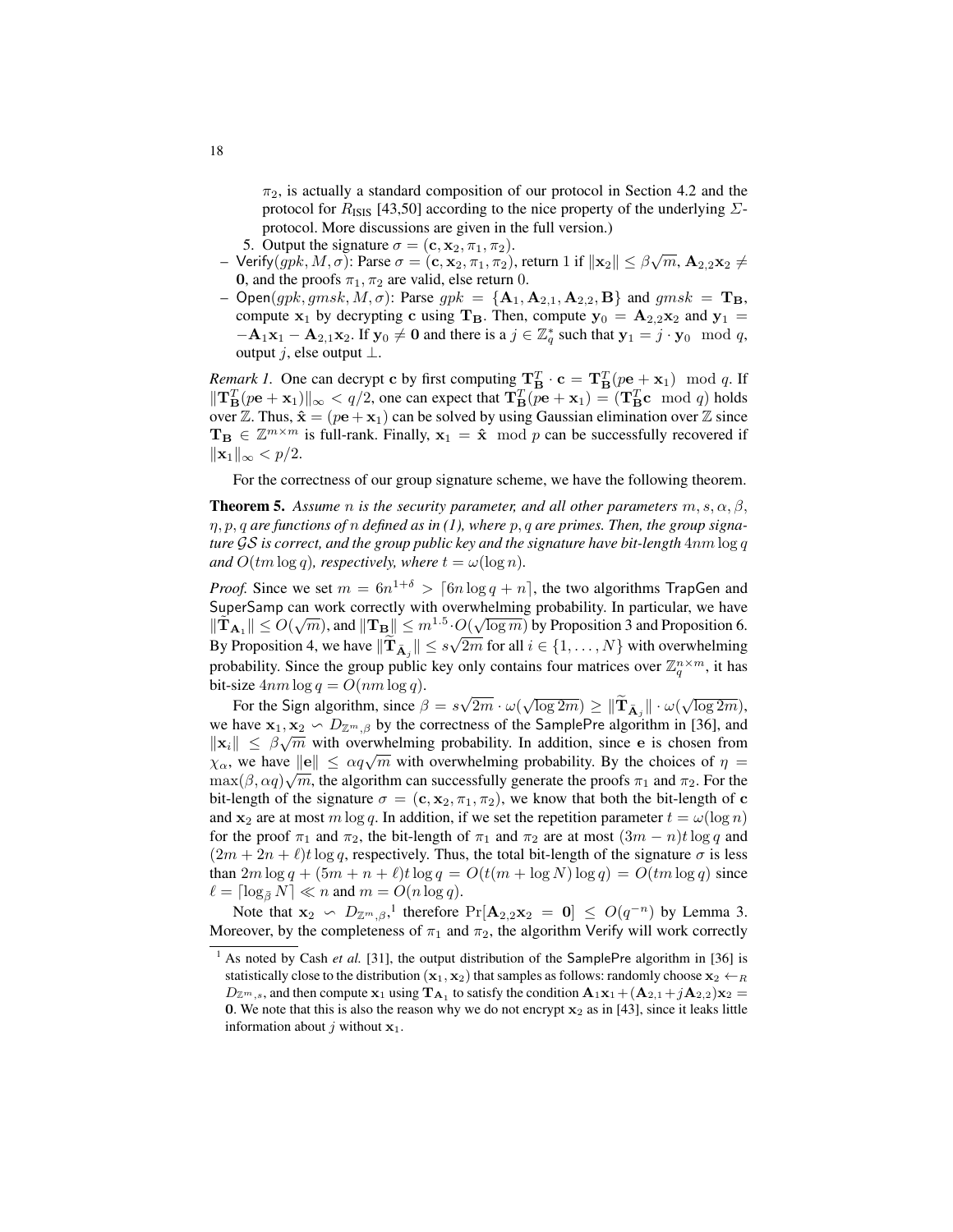with overwhelming probability. As for the Open algorithm, we only have to show that we can correctly decrypt  $x_1$  from c by using  $T_B$ . Since  $T_B^T \cdot c = T_B^T (p e + x_1)$ mod q holds, one can expect that  $T_B^T (p e + x_1) = (T_B^T c \mod q)$  holds over Z if  $\|\mathbf{T}_{\mathbf{B}}^T(p\mathbf{e}+\mathbf{x}_1)\|_{\infty} < q/2$ . Thus, one can solve  $\hat{\mathbf{x}} = (p\mathbf{e}+\mathbf{x}_1)$  by Gaussian elimination over Z since  $T_B \in \mathbb{Z}^{m \times m}$  is full-rank. Moreover, by the choices of p and  $\beta$ , we have  $\|\mathbf{x}_1\|_{\infty} \le \|\mathbf{x}_1\| < p$ , therefore  $\mathbf{x}_1$  can be recovered by computing  $\hat{\mathbf{x}}$  mod p. We finish this proof by showing that  $\|\mathbf{T}^T_{\mathbf{B}}(p\mathbf{e} + \mathbf{x}_1)\|_{\infty} < q/2$  $\|\mathbf{T}^T_{\mathbf{B}}(p\mathbf{e} + \mathbf{x}_1)\|_{\infty} < q/2$ . Actually, by Lemma 2 and Lemma [1,](#page-8-3) we have  $||p\mathbf{e} + \mathbf{x}_1|| \leq 3m^6 \cdot \omega(\log^3 m)$ . By Proposition [6,](#page-10-2) we have  $||\mathbf{T_B}|| \leq$  $m^{1.5}\cdot\omega(\sqrt{\log m})$ . It is easy to check that  $\|\mathbf{T}^{T}_{\mathbf{B}}(p\mathbf{e}+\mathbf{x}_1)\|_\infty\leq 3m^8\cdot\omega(\log^{3.5}m)\ll q,$ which satisfies the requirement.

#### 5.2 The Security.

For security, namely CPA-anonymity and full traceability, we have the following two theorems.

<span id="page-18-0"></span>Theorem 6 (CPA-Anonymity). *Under the LWE assumption, our group signature* GS *is CPA-anonymous in the random oracle model.*

*Proof.* We prove Theorem [6](#page-18-0) via a sequence of games.

In game  $G_0$ , the challenger honestly generates the group public key  $gpk = {\mathbf{A}_1, \mathbf{A}_2, \mathbf{A}_3, \mathbf{A}_4, \mathbf{A}_5, \mathbf{A}_6, \mathbf{A}_7, \mathbf{A}_8, \mathbf{A}_8, \mathbf{A}_9, \mathbf{A}_1, \mathbf{A}_2, \mathbf{A}_3, \mathbf{A}_4, \mathbf{A}_5, \mathbf{A}_7, \mathbf{A}_8, \mathbf{A}_9, \mathbf$  $\mathbf{A}_{2,1}, \mathbf{A}_{2,2}, \mathbf{B}$ , the group manager secret key  $gmsk = \mathbf{T}_B$ , and the group member's secret key  $g$ s $\mathbf{k} = \{gsk_j = \mathbf{T}_{\bar{\mathbf{A}}_j}\}_{j \in \{1,...,N\}}$  by running the KeyGen algorithm. Then, it gives  $(gpk, gsk)$  to the adversary A, and obtains a message M, and two user indexes  $i_0, i_1 \in \{1, ..., N\}$ . Finally, the challenger randomly chooses a bit  $b \leftarrow_R \{0, 1\}$ , computes  $\sigma^* = (\mathbf{c}^*, \mathbf{x}_2^*, \pi_1^*, \pi_2^*) \leftarrow \text{Sign}(gpk, gsk_{i_b}, M)$ , and returns  $\sigma^*$  to A.

In Game  $G_1$ , the challenger behaves almost the same as in  $G_0$ , except that it uses the NIZKPoK simulators (by appropriately programming the random oracle) to generate  $\pi_1^*$ ,  $\pi_2^*$ . By the property of the NIZKPoKs,  $G_1$  is computationally indistinguishable from  $G_0$ .

In Game  $G_2$ , the challenger behaves almost the same as in  $G_1$ , except that it first chooses  $x_2^*$  from  $D_{\mathbb{Z}^m,\beta}$ , and then uses  $\mathbf{T}_{\mathbf{A}_1}$  to extract  $x_1^*$  such that  $\bar{\mathbf{A}}_{i_b}(\mathbf{x}_1^*; \mathbf{x}_2^*) = \mathbf{0}$ . By the property of the SamplePre algorithm from [\[36](#page-22-10)[,31\]](#page-22-14), Game  $G_2$  is statistically close to Game  $G_1$ 

In Game  $G_3$ , the challenger behaves almost the same as in  $G_2$ , except that it computes  $\mathbf{c}^* = \mathbf{u} + \mathbf{x}_1^*$  with a randomly chosen  $\mathbf{u} \leftarrow_R \mathbb{Z}_q^m$ .

Lemma 4. *Under the LWE assumption, Game* G<sup>3</sup> *is computationally indistinguishable from Game*  $G_2$ *.* 

*Proof.* Assume there is an algorithm A which distinguishes  $G_2$  from  $G_3$  with nonnegligible probability. Then, there is an algorithm  $B$  that breaks the LWE assumption. Formally, given a LWE tuple  $(\hat{B}, \hat{u}) \in \mathbb{Z}_q^{n \times m} \times \mathbb{Z}_q^m$ ,  $\mathcal{B}$  sets  $B = p\hat{B}$ , and computes  $(A_1, T_{A_1}) \leftarrow$  SuperSamp $(n, m, q, B, 0)$ . Then, it chooses  $A_{2,1}, A_{2,2} \leftarrow_R \mathbb{Z}_q^{n \times m}$ . For  $j = 1, ..., N$ , define  $\bar{A}_j = (A_1 \| A_{2,1} + jA_{2,2})$ , extract a random basis  $T_{\bar{A}_j} \leftarrow$ ExtRndBasis( $\bar{\mathbf{A}}_j$ ,  $\mathbf{T}_{\mathbf{A}_1}$ , s). Finally,  $\beta$  gives the group public key  $gpk = {\mathbf{A}_1, \dot{A}_{2,1}},$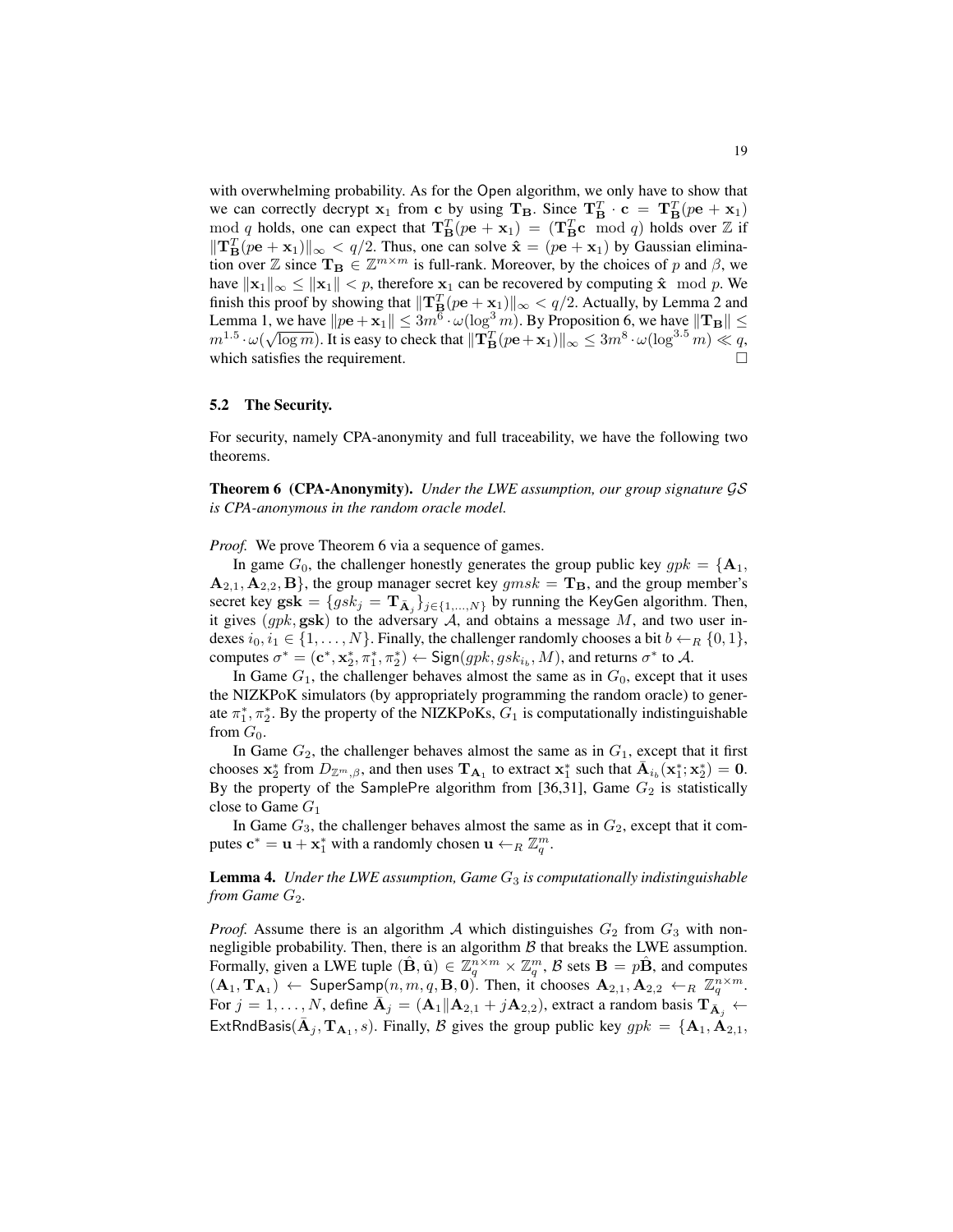$\mathbf{A}_{2,2}, \mathbf{B}$ }, and the group members' secret keys  $\mathbf{g} s\mathbf{k} = \{gsk_j = \mathbf{T}_{\bar{\mathbf{A}}_j}\}_{j\in\{1,...,N\}}$  to  $\mathcal{A}$ . Note that the distributions of  $gpk$ , gsk are statistically close to that in Game  $G_2$  and  $G_3$ by Proposition [4.](#page-10-0)

When generating the challenge signature,  $B$  behaves the same as the challenger in  $G_2$ , except that it computes  $\mathbf{c} = p\hat{\mathbf{u}} + \mathbf{x}_1^*$ . We note that if  $(\hat{\mathbf{B}}, \hat{\mathbf{u}})$  is a LWE tuple with respect to the error distribution  $\chi_{\alpha}$ , c is the same as in  $G_2$ . Otherwise, we have that  $p\hat{u}$ is uniformly distributed over  $\mathbb{Z}_q^m$  (since p, q are primes, and  $p < q$ ), which shows that c has the same distribution as in  $G_3$ . If A can distinguish  $G_2$  from  $G_3$  with advantage  $\epsilon$ , then B can break the LWE assumption with advantage  $\epsilon - negl(k)$ .

In Game  $G_4$ , the challenger behaves almost the same as in  $G_3$ , except that it randomly chooses  $\mathbf{c}^* \leftarrow_R \mathbb{Z}_q^m$ .

**Lemma 5.** In Game  $G_4$ , the probability that  $b' = b$  is exactly  $1/2$ .

*Proof.* The claim follows from the fact that the signature  $\sigma^*$  in  $G_4$  is independent from the choice of  $i_b$ .

Theorem 7 (Traceability). *Under the SIS assumption, our group signature* GS *is fully traceable in the random oracle model.*

*Proof.* Assume that there is an adversary  $A$  that breaks the full traceability of  $\mathcal{GS}$ , we construct an algorithm  $\beta$  breaking the SIS assumption. Formally,  $\beta$  is given a matrix  $\hat{\mathbf{A}} \in \mathbb{Z}_q^m$  and tries to find a solution  $\hat{\mathbf{x}} \in \mathbb{Z}_q^m$  such that  $\|\hat{\mathbf{x}}\| \leq poly(m)$  and  $\hat{\mathbf{A}}\hat{\mathbf{x}} = \mathbf{0}$ .

- **Setup.** B randomly chooses  $\mathbf{R} \leftarrow_R \{-1,1\}^{m \times m}$  and  $j^* \leftarrow_R \{-4m^{2.5}N+1,\ldots,$  $4m^{2.5}N-1$ }, and computes  $(\mathbf{A}_{2,2}, \mathbf{T}_{\mathbf{A}_{2,2}}) \leftarrow \mathsf{TrapGen}(n, m, q)$ . Then, it sets  $\mathbf{A}_1 = \hat{\mathbf{A}}$  and  $\mathbf{A}_{2,1} = \mathbf{A}_1 \mathbf{R} - j^* \mathbf{A}_{2,2}$ . Finally, compute  $(\mathbf{B}, \mathbf{T_B}) \leftarrow$  SuperSamp $(n,$  $m, q, \mathbf{A}_1, \mathbf{0}$ , and give the group public key  $gpk = {\mathbf{A}_1, \mathbf{A}_{2,1}, \mathbf{A}_{2,2}, \mathbf{B}}$ , and the group manager secret key  $qmsk = T_B$  to the adversary A.
- Secret Key Queries. Upon receiving the secret key query for user j from  $A$ ,  $B$  aborts if  $j = j^*$  or  $j \notin \{1, ..., N\}$ . Otherwise, it defines  $\overline{A}_j = (A_1 || A_{2,1} + j^* A_{2,2}) =$  $(\dot{\mathbf{A}}_1 \| \dot{\mathbf{A}}_1 \mathbf{R} + (j-j^*) \mathbf{A}_{2,2}),$  extracts a random basis  $\mathbf{T}_{\tilde{\mathbf{A}}_j} \leftarrow \textsf{ExtBasisRight}(\tilde{\mathbf{A}}_j, \mathbf{R},$  ${\bf T}_{{\bf A}_{2,2}}, s$  ${\bf T}_{{\bf A}_{2,2}}, s$  ${\bf T}_{{\bf A}_{2,2}}, s$ ,  $^2$  and returns it to  ${\cal A}$ .
- **Sign Queries.** Upon receiving a signing query for message M under user j from  $A$ ,  $B$ returns  $\perp$  if  $j \notin \{1, ..., N\}$ . Else if  $j = j^*$ ,  $\beta$  generates a signature on M using the NIZKPoK simulators for  $\pi_1$  and  $\pi_2$  (*i.e.*, by simply choosing  $\mathbf{c} \leftarrow_R \mathbb{Z}_q^m$  and  $x_2 \leftarrow_R D_{\mathbb{Z}^m,s}$ ). Otherwise, it generates the signature by first extracting the j-th user's secret key as in answering the secret key queries.
- **Forge.** Upon receiving a forged valid signature  $\sigma = (\mathbf{c}, \mathbf{x}_2, \pi_1, \pi_2)$  with probability  $\epsilon$ , B extracts the knowledge e,  $x_1$  and  $v_j$  with norm at most  $4\eta m^2$  by programming the random oracle twice to generate two different "challenges". By the forking lemma of [\[12\]](#page-21-17), B can succeed with probability at least  $\epsilon(\epsilon/q_h - 2^{-t})$ , where  $q_h$ is the maximum number of hash queries of A. Then, B decrypts c using  $T_B$ , and obtains  $(e', x'_1)$ , and distinguishes the following cases:

<span id="page-19-0"></span><sup>&</sup>lt;sup>2</sup> Recall that  $\mathbf{T}_{\mathbf{A}_{2,2}}$  is also a short basis of  $\mathbf{\Lambda}_q^{\perp}(j \cdot \mathbf{A}_{2,2})$  for all  $j \neq 0 \mod q$ .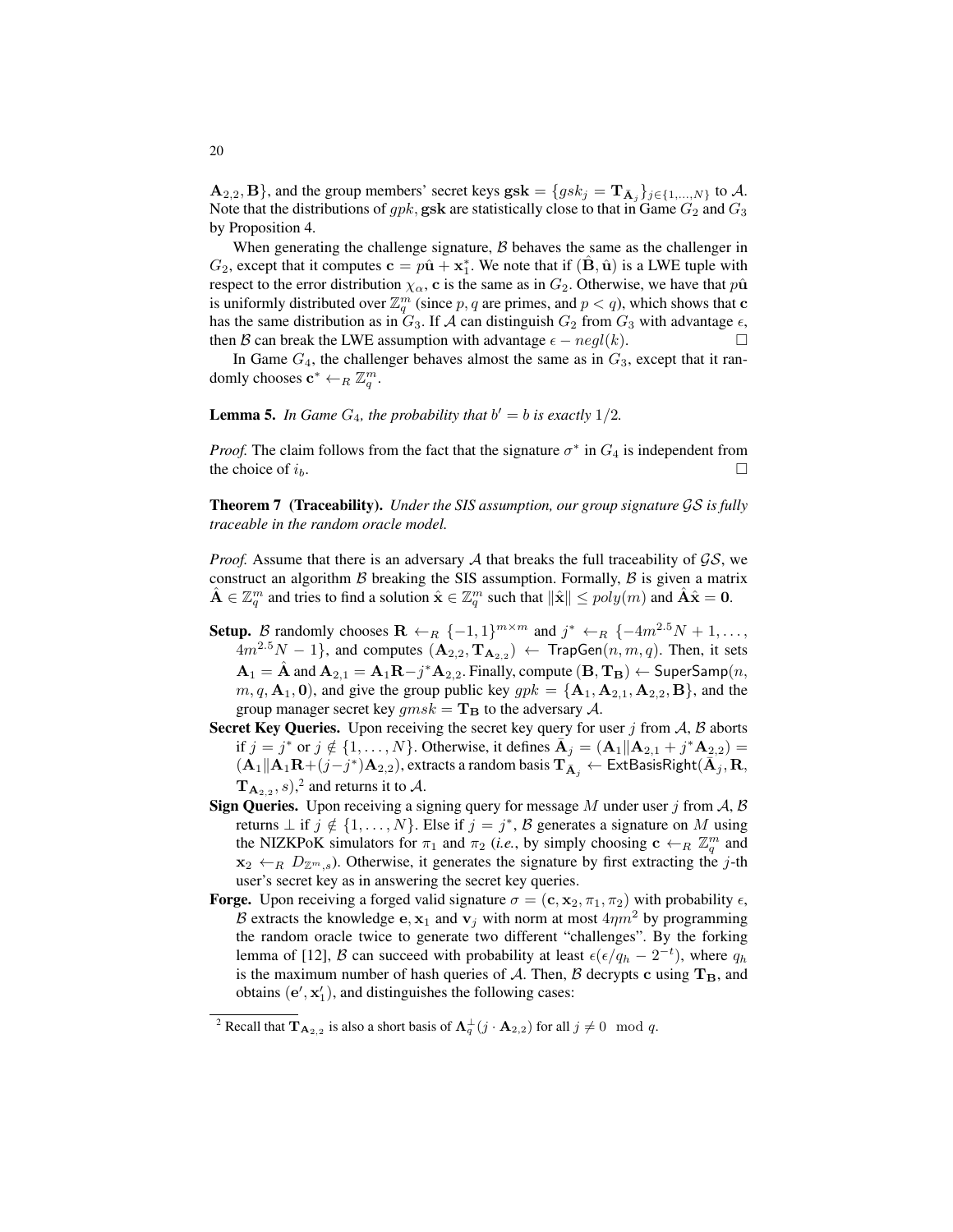- $-$  If  $(\mathbf{x}'_1, \mathbf{e}') \neq (\mathbf{x}_1, \mathbf{e})$ , we have  $\mathbf{A}_1 \mathbf{c} = p\mathbf{A}_1 \mathbf{e} + \mathbf{A}_1 \mathbf{x}_1 = p\mathbf{A}_1 \mathbf{e}' + \mathbf{A}_1 \mathbf{x}'_1$ . Thus,  $\hat{\mathbf{x}} = p(\mathbf{e} - \mathbf{e}') + (\mathbf{x}_1 - \mathbf{x}'_1)$  is a solution of the SIS problem, B returns  $\hat{\mathbf{x}}$  as its own solution. Note that in this case, we have  $\|\hat{\mathbf{x}}\| \leq 8(p+1)\eta m^2 = m^8 \cdot \omega(\log^3 m)$ .
- Otherwise, if  $({\bf x}'_1, {\bf e}') = ({\bf x}_1, {\bf e})$ , we have  ${\bf A}_1 {\bf x}_1 + {\bf A}_{2,1} {\bf x}_2 + j{\bf A}_{2,2} {\bf x}_2 = 0$  ac-1 cording to equation [\(2\)](#page-16-1) of  $\pi_2$ , where  $j = \sum_{i=0}^{\ell-1} v_i \overline{\beta}^i$  and  $\mathbf{v}_h = (v_0, \dots, v_{\ell-1})$ . A simple calculation indicates that  $|j| < 4m^{2.5}N < q$  (we note that  $\|\mathbf{v}_h\| \le$  $4\eta m^2 = 4\beta m^{2.5}$ ). Since  $\mathbf{A}_{2,2}\mathbf{x}_2 \neq \mathbf{0}$  and q is a prime, the open algorithm will always output j, namely, it will never output  $\bot$ . In addition, if  $j \neq j^*$ ,  $\mathcal{B}$ aborts. Otherwise, B returns  $\hat{\mathbf{x}} = \mathbf{x}_1 + \mathbf{R}\mathbf{x}_2$  as its own solution. Since  $j^*$  is randomly chosen from  $\{-4m^{2.5}N + 1, \ldots, 4m^{2.5}N - 1\}$ , the probability that  $j^* = j$  is at least  $\frac{1}{8m^2 \cdot 5N}$ . Conditioned on  $j^* = j$ , we have  $A_1x_1 + A_{2,1}x_2 + jA_{2,2}x_2 = A_1x_1 + A_1Rx_2 = 0$ , which shows that  $\hat{\mathbf{x}} = \mathbf{x}_1 + \mathbf{R}\mathbf{x}_2$  is a solution of the SIS problem, in particular, we have  $\|\hat{\mathbf{x}}\| \leq$  $\mathbf{x} = \mathbf{x}_1 + \mathbf{K}\mathbf{x}_2$  is a solution of the sits problem, in particular  $\eta m^{2.5} \cdot \omega(\sqrt{\log m}) = m^{4.5} \omega(\log^2 m)$  by [\[2,](#page-20-1) Lem. 5].

In all, the probability that B solves the SIS problem is at least  $\frac{\epsilon(\epsilon/q_h-2^{-t})}{8m^{2.5}N}$ , which is non-negligible if  $\epsilon$  is non-negligible. Moreover, since the norm of  $\hat{\mathbf{x}}$  is at most  $m^8$ .  $\omega(\log^3 m)$  and  $q \geq m^{8.5} \cdot \omega(\log^{2.5} m)$ , we have that the security of our scheme is based on the hardness of the SIVP problem in the worst case to within a polynomial approximation factor, by Proposition [2.](#page-9-0)

*Acknowledgments.* We would like to thank Kang Yang for his helpful comments on the related work of group signatures, and the anonymous reviewers of PKC 2015 for kind suggestions on our paper. We are also grateful to Sherman Chow for bringing their work to our attention.

# References

- <span id="page-20-0"></span>1. M. Abe, G. Fuchsbauer, J. Groth, K. Haralambiev, and M. Ohkubo. Structure-preserving signatures and commitments to group elements. In T. Rabin, editor, *CRYPTO 2010*, volume 6223 of *LNCS*, pages 209–236. Springer-Verlag, 2010.
- <span id="page-20-1"></span>2. S. Agrawal, D. Boneh, and X. Boyen. Efficient lattice (H)IBE in the standard model. In H. Gilbert, editor, *EUROCRYPT 2010*, volume 6110 of *LNCS*, pages 553–572. Springer Berlin / Heidelberg, 2010.
- <span id="page-20-3"></span>3. S. Agrawal, D. Boneh, and X. Boyen. Lattice basis delegation in fixed dimension and shorterciphertext hierarchical IBE. In T. Rabin, editor, *CRYPTO 2010*, volume 6223 of *LNCS*, pages 98–115. Springer Berlin / Heidelberg, 2010.
- <span id="page-20-2"></span>4. S. Agrawal, D. Freeman, and V. Vaikuntanathan. Functional encryption for inner product predicates from learning with errors. In D. Lee and X. Wang, editors, *ASIACRYPT 2011*, volume 7073 of *LNCS*, pages 21–40. Springer Berlin Heidelberg, 2011.
- <span id="page-20-4"></span>5. M. Ajtai. Generating hard instances of lattice problems (extended abstract). In *28th Annual ACM Symposium on Theory of Computing (STOC)*, pages 99–108, New York, NY, USA, 1996. ACM.
- <span id="page-20-5"></span>6. M. Ajtai. Generating hard instances of the short basis problem. In J. Wiedermann, P. van Emde Boas, and M. Nielsen, editors, *ICALP 1999*, volume 1644 of *LNCS*, pages 706–706. Springer Berlin / Heidelberg, 1999.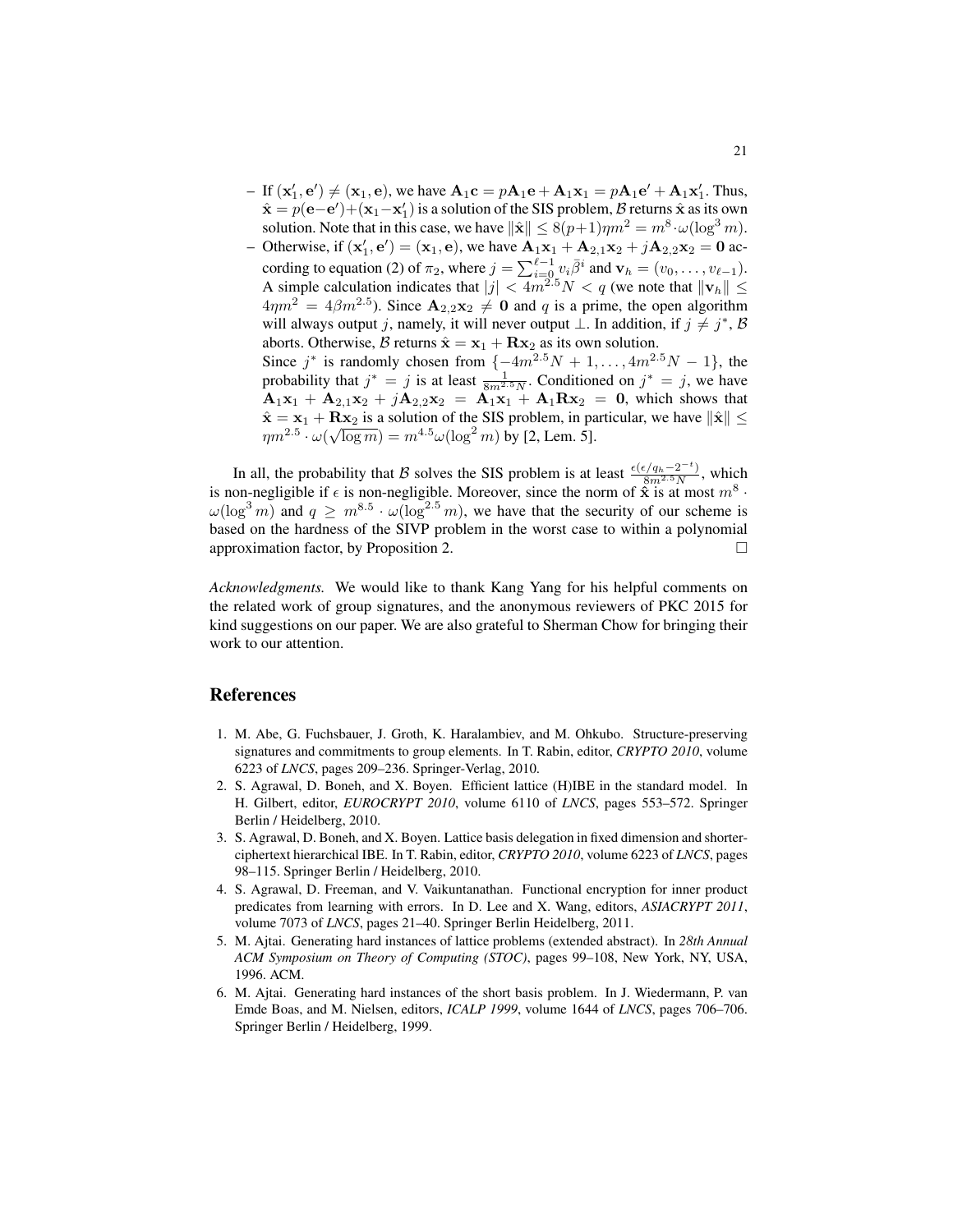- <span id="page-21-13"></span>7. J. Alwen and C. Peikert. Generating shorter bases for hard random lattices. *In STACS*, pages 75–86, 2009.
- <span id="page-21-12"></span>8. B. Applebaum, D. Cash, C. Peikert, and A. Sahai. Fast cryptographic primitives and circularsecure encryption based on hard learning problems. In S. Halevi, editor, *CRYPTO 2009*, volume 5677 of *LNCS*, pages 595–618. Springer Berlin Heidelberg, 2009.
- <span id="page-21-4"></span>9. G. Ateniese, J. Camenisch, M. Joye, and G. Tsudik. A practical and provably secure group signature scheme. In M. Bellare, editor, *CRYPTO 2000*, volume 1880 of *LNCS*, pages 255– 270. Springer-Verlag, 2000.
- <span id="page-21-11"></span>10. G. Ateniese, D. Song, and G. Tsudik. Quasi-efficient revocation of group signatures. In M. Blaze, editor, *Financial Cryptography*, volume 2357 of *Lecture Notes in Computer Science*, pages 183–197. Springer Berlin Heidelberg, 2002.
- <span id="page-21-0"></span>11. M. Bellare, D. Micciancio, and B. Warinschi. Foundations of group signatures: Formal definitions, simplified requirements, and a construction based on general assumptions. In E. Biham, editor, *EUROCRYPT 2003*, volume 2656 of *LNCS*, pages 614–629. Springer Berlin Heidelberg, 2003.
- <span id="page-21-17"></span>12. M. Bellare and G. Neven. Multi-signatures in the plain public-key model and a general forking lemma. In *13th ACM Conference on Computer and Communications Security (CCS)*, pages 390–399, New York, NY, USA, 2006. ACM.
- <span id="page-21-3"></span>13. M. Bellare and P. Rogaway. Random oracles are practical: A paradigm for designing efficient protocols. In *1st ACM conference on Computer and Communications Security (CCS)*, pages 62–73. ACM Press, 1993.
- <span id="page-21-9"></span>14. F. Benhamouda, J. Camenisch, S. Krenn, V. Lyubashevsky, and G. Neven. Better zeroknowledge proofs for lattice encryption and their application to group signatures. In ASI-ACRYPT 2014 (to appear).
- <span id="page-21-2"></span>15. D. Boneh and X. Boyen. Short signatures without random oracles. In C. Cachin and J. Camenisch, editors, *EUROCRYPT 2004*, volume 3027 of *LNCS*, pages 56–73. Springer-Verlag, 2004.
- <span id="page-21-1"></span>16. D. Boneh, X. Boyen, and H. Shacham. Short group signatures. In M. Franklin, editor, *CRYPTO 2004*, volume 3152 of *LNCS*, pages 41–55. Springer-Verlag, 2004.
- <span id="page-21-10"></span>17. D. Boneh, V. Nikolaenko, and G. Segev. Attribute-based encryption for arithmetic circuits. Cryptology ePrint Archive, Report 2013/669, 2013.
- <span id="page-21-8"></span>18. D. Boneh and H. Shacham. Group signatures with verifier-local revocation. In *11th ACM Conference on Computer and Communications Security (CCS)*, pages 168–177, New York, NY, USA, 2004. ACM.
- <span id="page-21-7"></span>19. X. Boyen. Lattice mixing and vanishing trapdoors: A framework for fully secure short signatures and more. In P. Nguyen and D. Pointcheval, editors, *PKC 2010*, volume 6056 of *LNCS*, pages 499–517. Springer Berlin / Heidelberg, 2010.
- <span id="page-21-5"></span>20. X. Boyen and B. Waters. Compact group signatures without random oracles. In S. Vaudenay, editor, *EUROCRYPT 2006*, volume 4004 of *LNCS*, pages 427–444. Springer-Verlag, 2006.
- <span id="page-21-6"></span>21. X. Boyen and B. Waters. Full-domain subgroup hiding and constant-size group signatures. In T. Okamoto and X. Wang, editors, *PKC 2007*, volume 4450 of *LNCS*, pages 1–15. Springer-Verlag, 2007.
- <span id="page-21-15"></span>22. Z. Brakerski, C. Gentry, and V. Vaikuntanathan. Fully homomorphic encryption without bootstrapping. *Innovations in Theoretical Computer Science, ITCS*, pages 309–325, 2012.
- <span id="page-21-14"></span>23. Z. Brakerski and V. Vaikuntanathan. Efficient fully homomorphic encryption from (standard) LWE. In *IEEE 52nd Annual Symposium on Foundations of Computer Science (FOCS)*, pages 97 –106, 2011.
- <span id="page-21-16"></span>24. Z. Brakerski and V. Vaikuntanathan. Lattice-based FHE as secure as PKE. In *5th Conference on Innovations in Theoretical Computer Science (ITCS)*, pages 1–12, New York, NY, USA, 2014. ACM.

22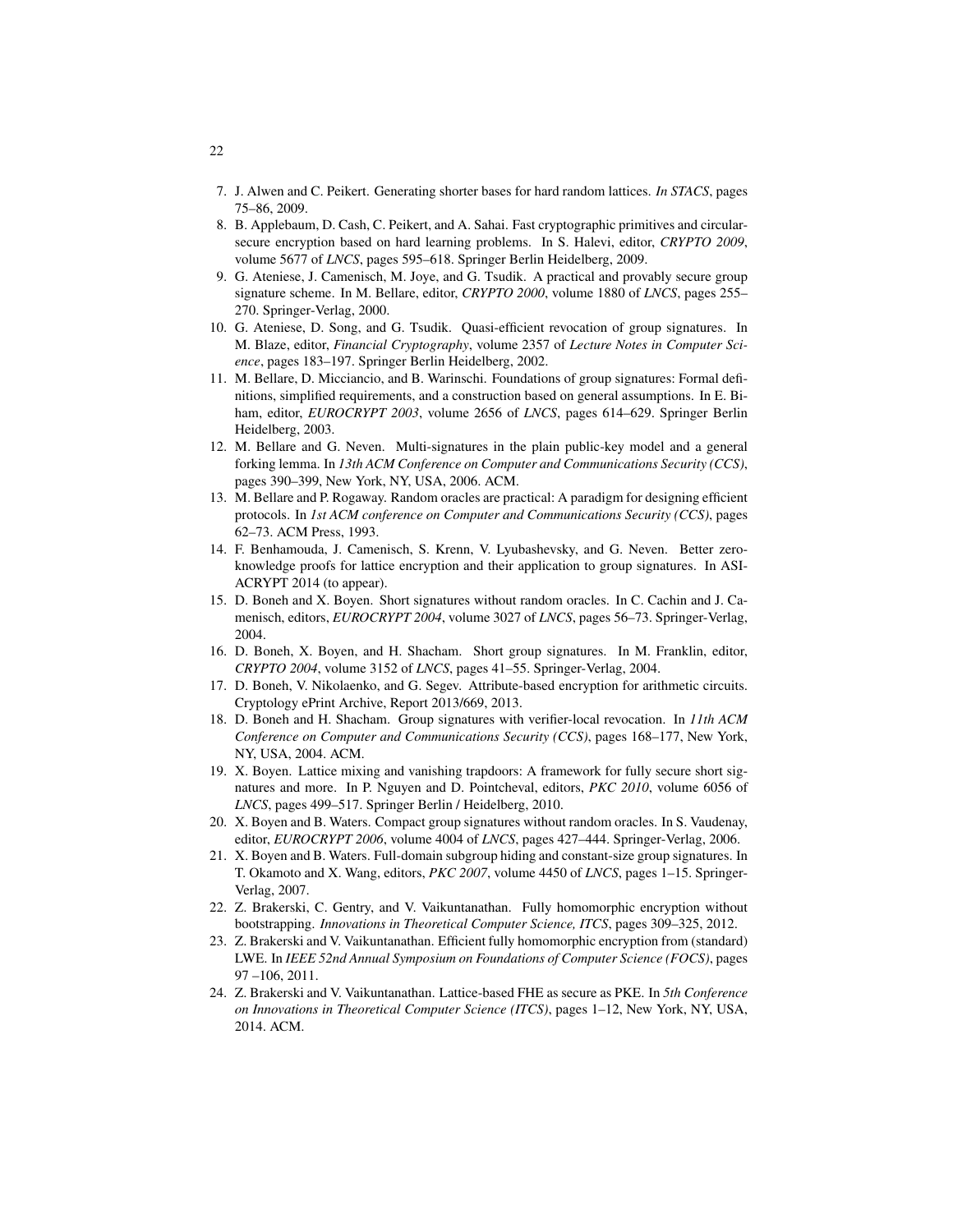- <span id="page-22-16"></span>25. E. Bresson and J. Stern. Efficient revocation in group signatures. In K. Kim, editor, *PKC 2001*, volume 1992 of *Lecture Notes in Computer Science*, pages 190–206. Springer Berlin Heidelberg, 2001.
- <span id="page-22-0"></span>26. E. Brickell, J. Camenisch, and L. Chen. Direct anonymous attestation. In *11th ACM Conference on Computer and Communications Security (CCS)*, pages 132–145. ACM Press, 2004.
- <span id="page-22-17"></span>27. J. Camenisch and A. Lysyanskaya. Dynamic accumulators and application to efficient revocation of anonymous credentials. In M. Yung, editor, *CRYPTO 2002*, volume 2442 of *Lecture Notes in Computer Science*, pages 61–76. Springer Berlin Heidelberg, 2002.
- <span id="page-22-6"></span>28. J. Camenisch and A. Lysyanskaya. Signature schemes and anonymous credentials from bilinear maps. In M. Franklin, editor, *CRYPTO 2004*, volume 3152 of *LNCS*, pages 56–72. Springer-Verlag, 2004.
- <span id="page-22-11"></span>29. J. Camenisch, G. Neven, and M. Rückert. Fully anonymous attribute tokens from lattices. In I. Visconti and R. Prisco, editors, *Security and Cryptography for Networks (SCN)*, volume 7485 of *LNCS*, pages 57–75. Springer Berlin Heidelberg, 2012.
- <span id="page-22-15"></span>30. R. Canetti, S. Halevi, and J. Katz. Chosen-ciphertext security from identity-based encryption. In C. Cachin and J. Camenisch, editors, *EUROCRYPT 2004*, volume 3027 of *LNCS*, pages 207–222. Springer Berlin / Heidelberg, 2004.
- <span id="page-22-14"></span>31. D. Cash, D. Hofheinz, E. Kiltz, and C. Peikert. Bonsai trees, or how to delegate a lattice basis. In H. Gilbert, editor, *EUROCRYPT 2010*, volume 6110 of *LNCS*, pages 523–552. Springer Berlin / Heidelberg, 2010.
- <span id="page-22-5"></span>32. D. Chaum and E. van Heyst. Group signatures. In D. W. Davies, editor, *EUROCRYPT 1991*, volume 547 of *LNCS*, pages 257–265. Springer-Verlag, 1991.
- <span id="page-22-1"></span>33. L. Chen and J. Li. Flexible and scalable digital signatures in TPM 2.0. In *20th ACM Conference on Computer and Communications Security (CCS)*, pages 37–48. ACM Press, 2013.
- <span id="page-22-18"></span>34. A. Fiat and A. Shamir. How to prove yourself: Practical solutions to identification and signature problems. In A. Odlyzko, editor, *CRYPTO 1986*, volume 263 of *LNCS*, pages 186–194. Springer Berlin Heidelberg, 1987.
- <span id="page-22-13"></span>35. C. Gentry, S. Gorbunov, S. Halevi, V. Vaikuntanathan, and D. Vinayagamurthy. How to compress (reusable) garbled circuits. Cryptology ePrint Archive, Report 2013/687, 2013.
- <span id="page-22-10"></span>36. C. Gentry, C. Peikert, and V. Vaikuntanathan. Trapdoors for hard lattices and new cryptographic constructions. In *40th Annual ACM Symposium on Theory of Computing (STOC)*, pages 197–206, New York, NY, USA, 2008. ACM.
- <span id="page-22-9"></span>37. S. Gordon, J. Katz, and V. Vaikuntanathan. A group signature scheme from lattice assumptions. In M. Abe, editor, *ASIACRYPT 2010*, volume 6477 of *LNCS*, pages 395–412. Springer Berlin / Heidelberg, 2010.
- <span id="page-22-7"></span>38. J. Groth. Simulation-sound NIZK proofs for a practical language and constant size group signatures. In X. Lai and K. Chen, editors, *ASIACRYPT 2006*, volume 4284 of *LNCS*, pages 444–459. Springer-Verlag, 2006.
- <span id="page-22-8"></span>39. J. Groth. Fully anonymous group signatures without random oracles. In K. Kurosawa, editor, *ASIACRYPT 2007*, volume 4833 of *LNCS*, pages 164–180. Springer-Verlag, 2007.
- <span id="page-22-2"></span>40. T. C. Group. TCG TPM specification 1.2. Available at [http://www.](http://www.trustedcomputinggroup.org) [trustedcomputinggroup.org](http://www.trustedcomputinggroup.org), 2003.
- <span id="page-22-3"></span>41. T. C. Group. TCG TPM specification 2.0. Available at [http://](http://www.trustedcomputinggroup.org/resources/tpm_library_specification) [www.trustedcomputinggroup.org/resources/tpm\\_library\\_](http://www.trustedcomputinggroup.org/resources/tpm_library_specification) [specification](http://www.trustedcomputinggroup.org/resources/tpm_library_specification), 2013.
- <span id="page-22-4"></span>42. I. P. W. Group, VSC Project. Dedicated short range communications (DSRC), 2003.
- <span id="page-22-12"></span>43. F. Laguillaumie, A. Langlois, B. Libert, and D. Stehle. Lattice-based group signatures with ´ logarithmic signature size. In K. Sako and P. Sarkar, editors, *ASIACRYPT 2013*, volume 8270 of *LNCS*, pages 41–61. Springer Berlin Heidelberg, 2013.